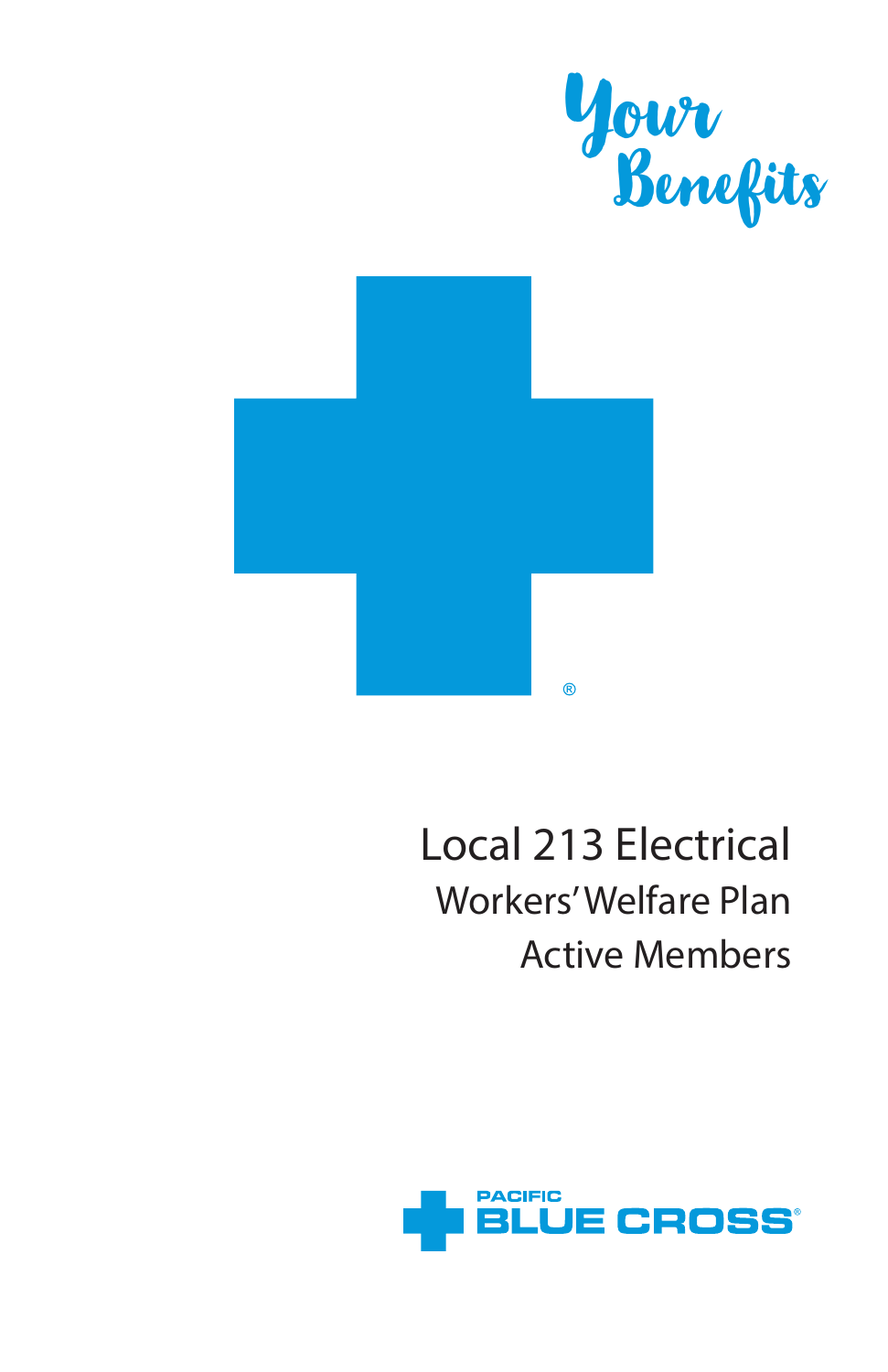### Group Name and Policy Number

Local 213 Electrical Workers' Welfare Plan

Active Members

Extended Health Care Policy Number 183419 Blue Cross Life Policy Number 83149

Reissue Date: October 1, 2021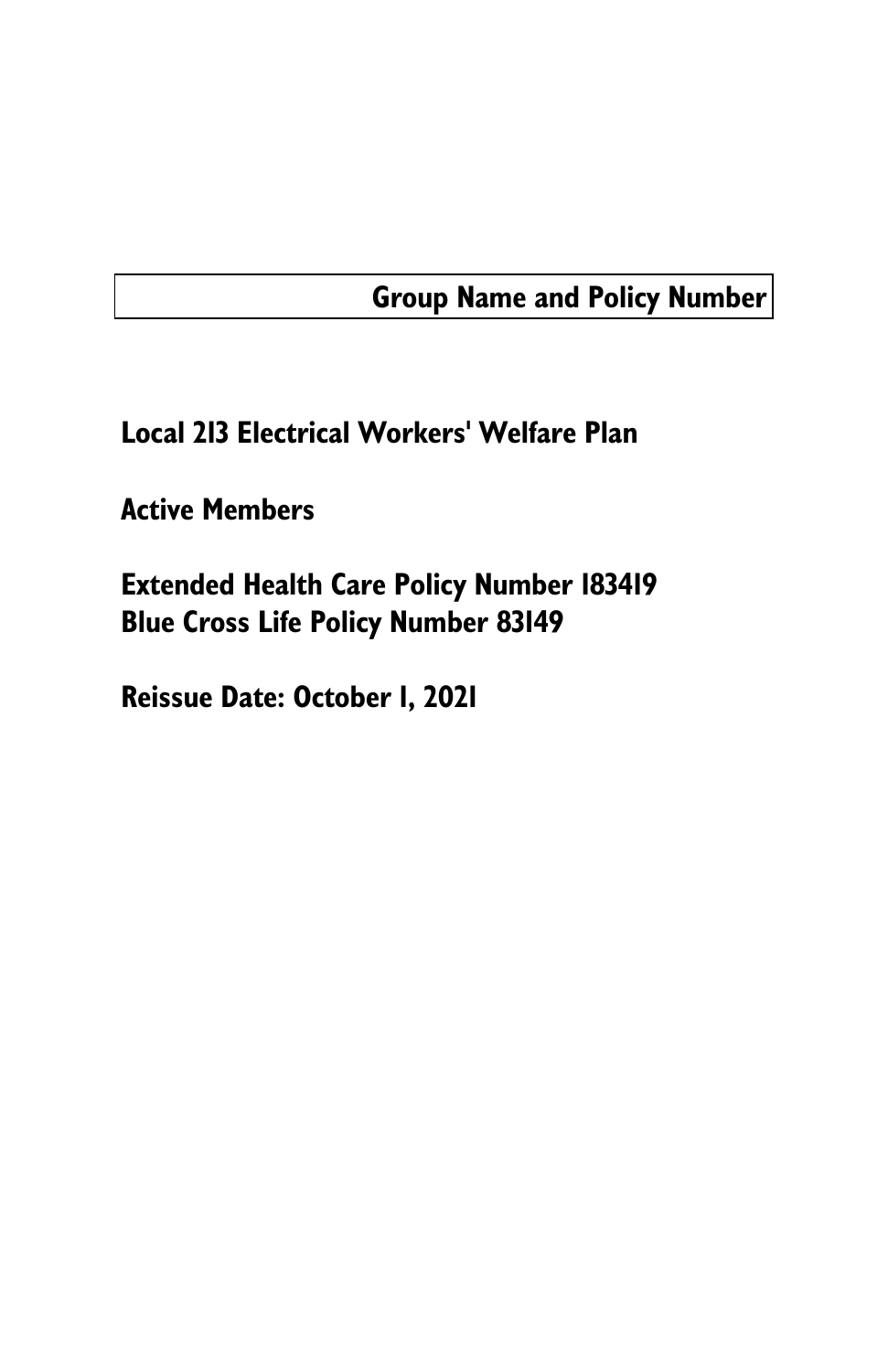### Introduction

This booklet contains information about your Group Benefits. Please keep it in a safe place. It is intended to summarize the principal features of your plan. All rights to benefits are governed by the Group Contract.

The Group Policy contains a provision removing or restricting the right of the Member to designate persons to whom or for whose benefit insurance money is to be payable.

#### The Group Contract does not permit a Member or Dependent to designate a personal representative or a beneficiary to receive benefits, except for Life benefits and/or AD&D benefits.

Defined terms are capitalized (e.g. Dependent). Blue Cross Life Insurance Company of Canada (Blue Cross Life) is referred to as "we", "us", or "our" in this booklet. We will refer to you, the employee/Member, as "you" or "your" in this booklet.

Pacific Blue Cross, the registered trade-name of PBC Health Benefits Society, is an independent licensee of the Canadian Association of Blue Cross Plans.

Coverage is provided through: Pacific Blue Cross Extended Health Care (EHC)

> Blue Cross Life Group Term Life Spousal Life Accidental Death & Dismemberment (AD&D)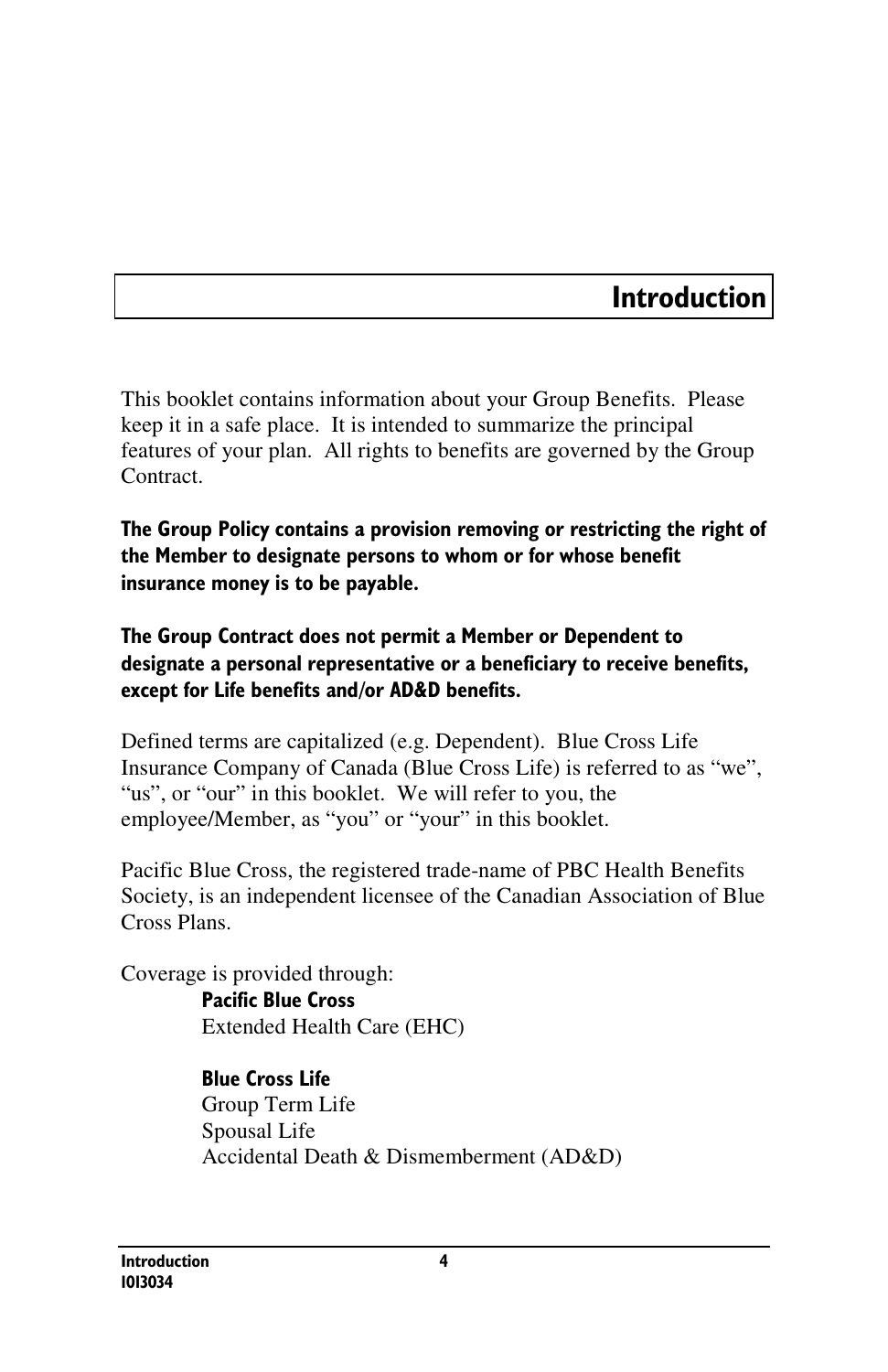Please refer to the Table of Contents to help you locate the appropriate section in this booklet. If you require additional information, please contact your Plan Administrator.

# Privacy Policy

We have a Privacy Policy which governs our collection, use, and disclosure of personal information (including personal health information) about individuals who are Members or Dependents. The Privacy Policy requires us to keep such personal information confidential, but does permit use and disclosure of personal information in limited circumstances consistent with the proper administration of group benefit and insurance coverage plans.

A copy of our current Privacy Policy can be obtained from us on request and is also available on our website: www.pac.bluecross.ca. By participating in the group benefit and insurance plans, and submitting claims under those plans, you are consenting to the collection, use, and disclosure of your personal information pursuant to the terms of our Privacy Policy.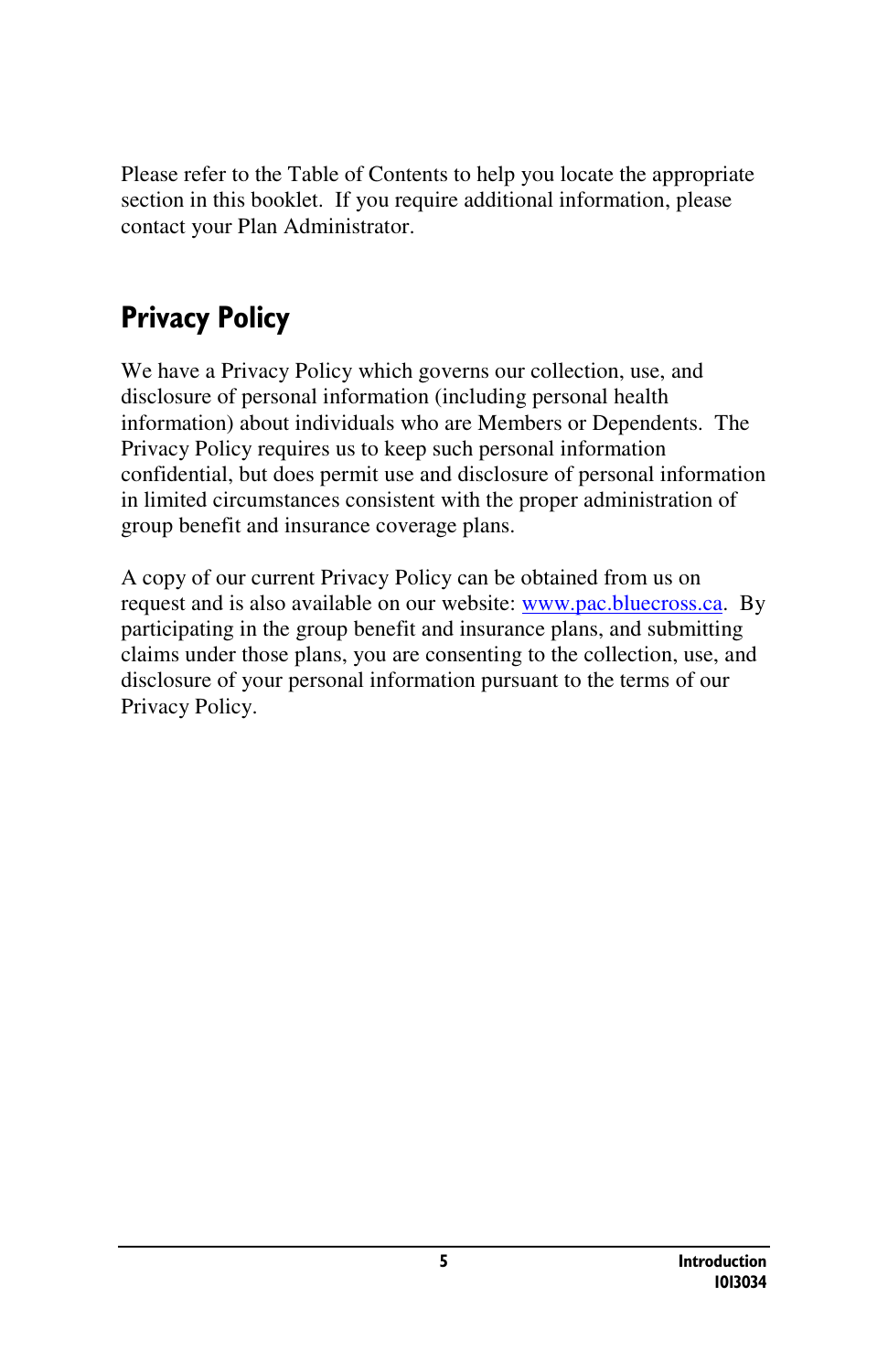# Table of Contents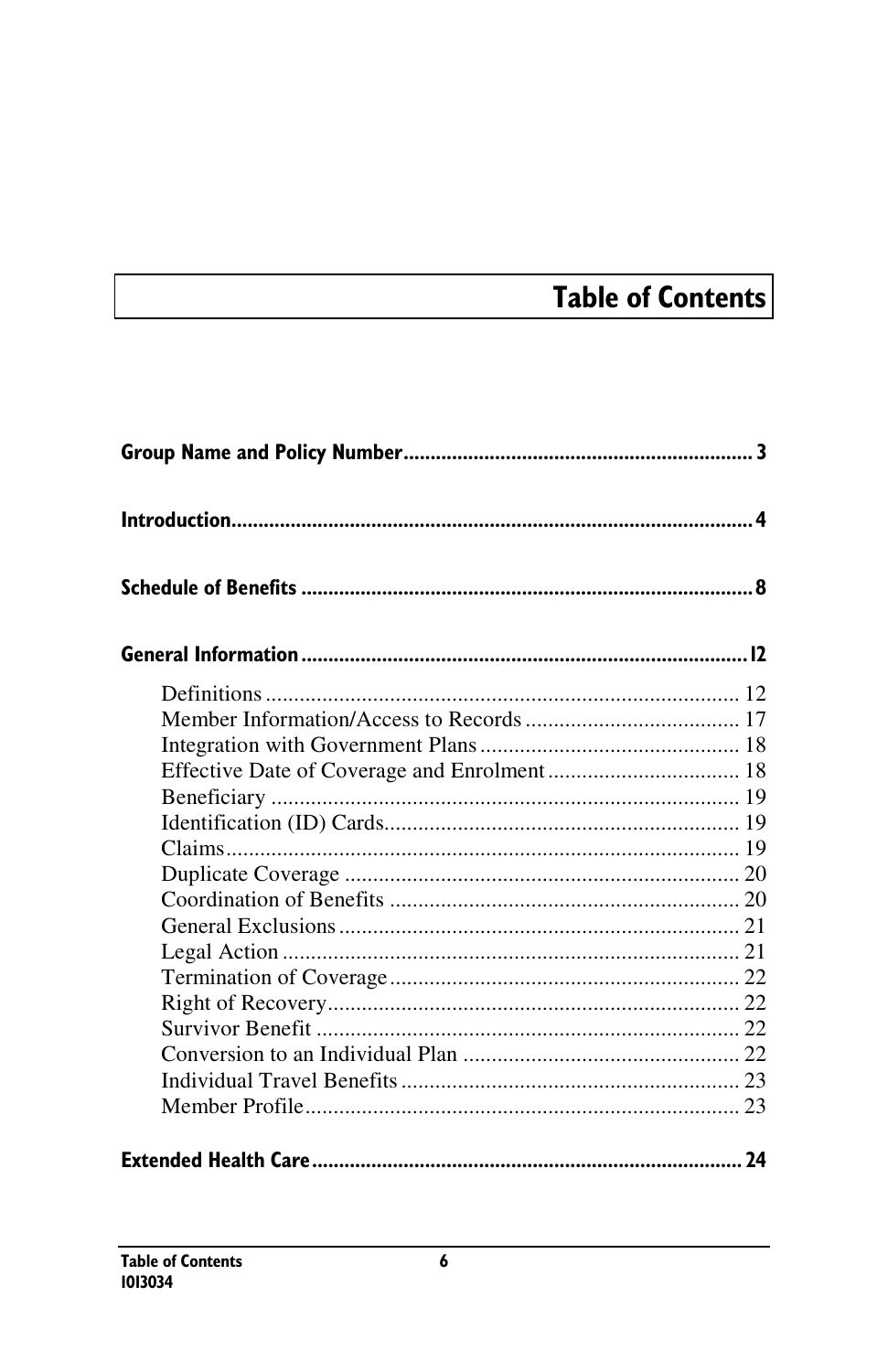| Out-of-Province/Territory Non-Emergency Eligible Expenses 30 |  |
|--------------------------------------------------------------|--|
| Out-of-Province/Territory Emergency Eligible Expenses 31     |  |
|                                                              |  |
|                                                              |  |
|                                                              |  |
|                                                              |  |
|                                                              |  |
|                                                              |  |
|                                                              |  |
|                                                              |  |
|                                                              |  |
|                                                              |  |
|                                                              |  |
|                                                              |  |
|                                                              |  |
|                                                              |  |
|                                                              |  |
|                                                              |  |
|                                                              |  |
|                                                              |  |
|                                                              |  |
|                                                              |  |
|                                                              |  |
|                                                              |  |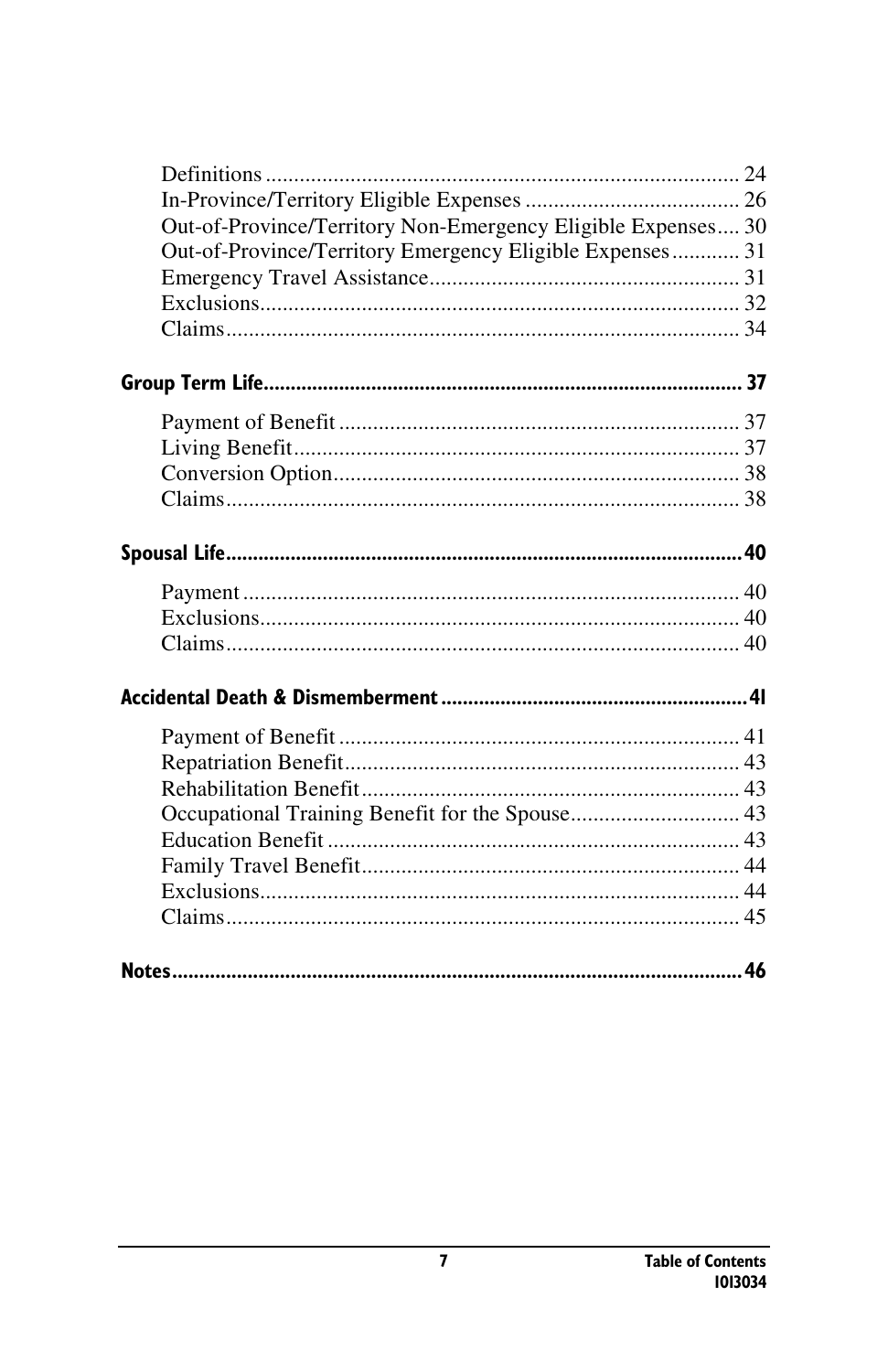### Schedule of Benefits

The Schedule of Benefits contains a brief summary of your benefits. Please refer to the appropriate page in this booklet for a more detailed benefit description.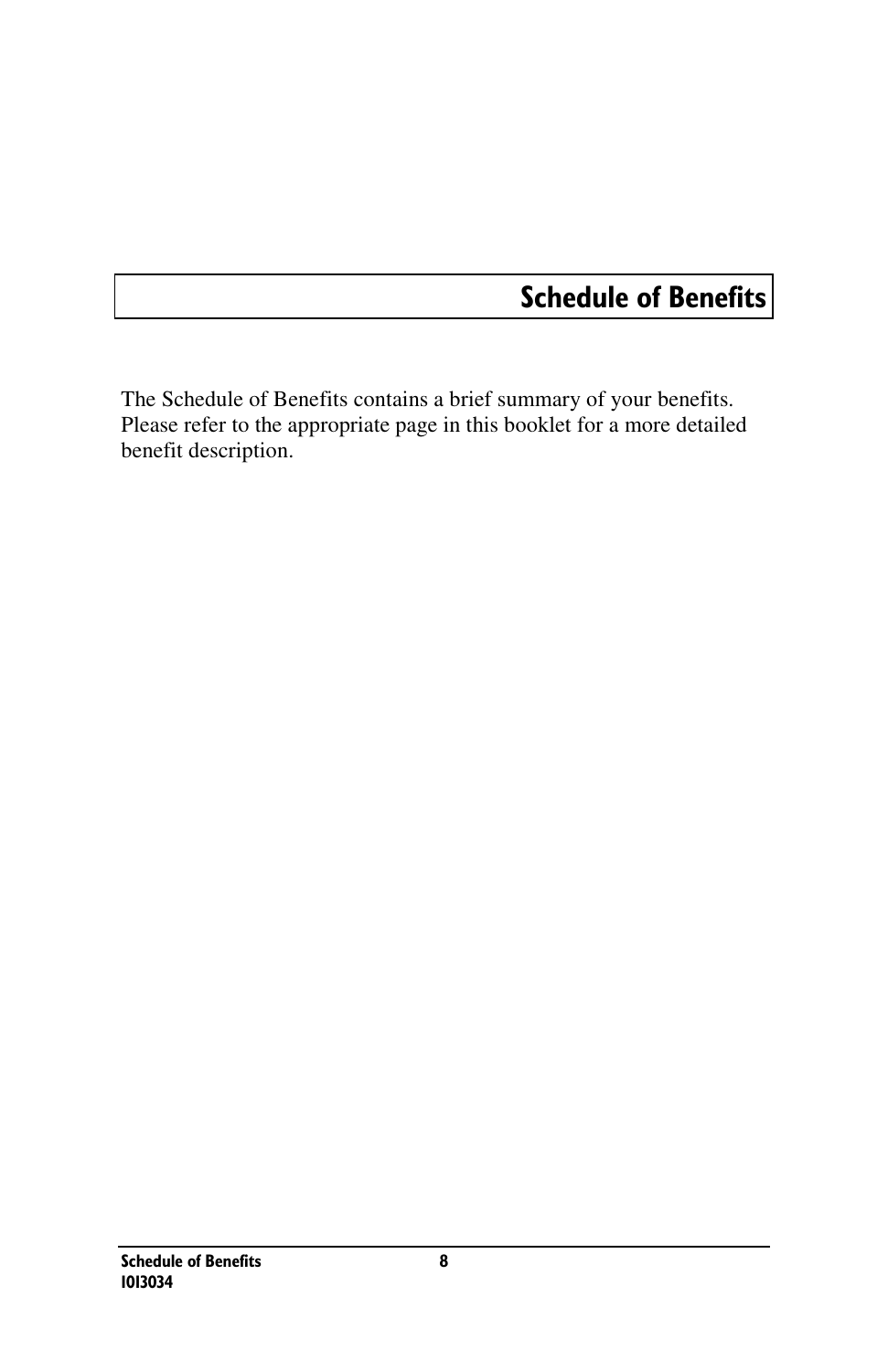| <b>Extended Health Care</b> |                                                                                                                                                                                                                                  |
|-----------------------------|----------------------------------------------------------------------------------------------------------------------------------------------------------------------------------------------------------------------------------|
| <b>Deductible</b>           | \$100 per family each calendar year.                                                                                                                                                                                             |
|                             | Effective January 1, 2022 - \$50 per<br>family each calendar year.                                                                                                                                                               |
|                             | If in any calendar year the Eligible<br>expenses do not exceed the Deductible,<br>the Eligible expenses incurred during the<br>last 3 months of the calendar year may be<br>applied against the Deductible for the<br>next year. |
| Reimbursement               | 80%<br><b>In-Province/Territory</b><br>Eligible Expenses and<br><b>Out-of-Province/Territory</b><br>Non-Emergency Eligible<br>Expenses:                                                                                          |
|                             | 100%<br><b>Out-of-Province/Territory</b><br><b>Emergency Eligible</b><br>Expenses:                                                                                                                                               |
|                             | After \$1,000 has been paid for a person in<br>a calendar year, further Eligible expenses<br>for that person within that year will be<br>reimbursed at 100%, subject to the<br>Contract maximums for this benefit.               |
| Plan Maximum                | The lifetime maximum amount of<br>benefits payable for a Member or<br>Dependent is unlimited, subject to the<br>terms and conditions of the Group<br>Contract.                                                                   |
| Dependent Children          | See definition of Dependent.                                                                                                                                                                                                     |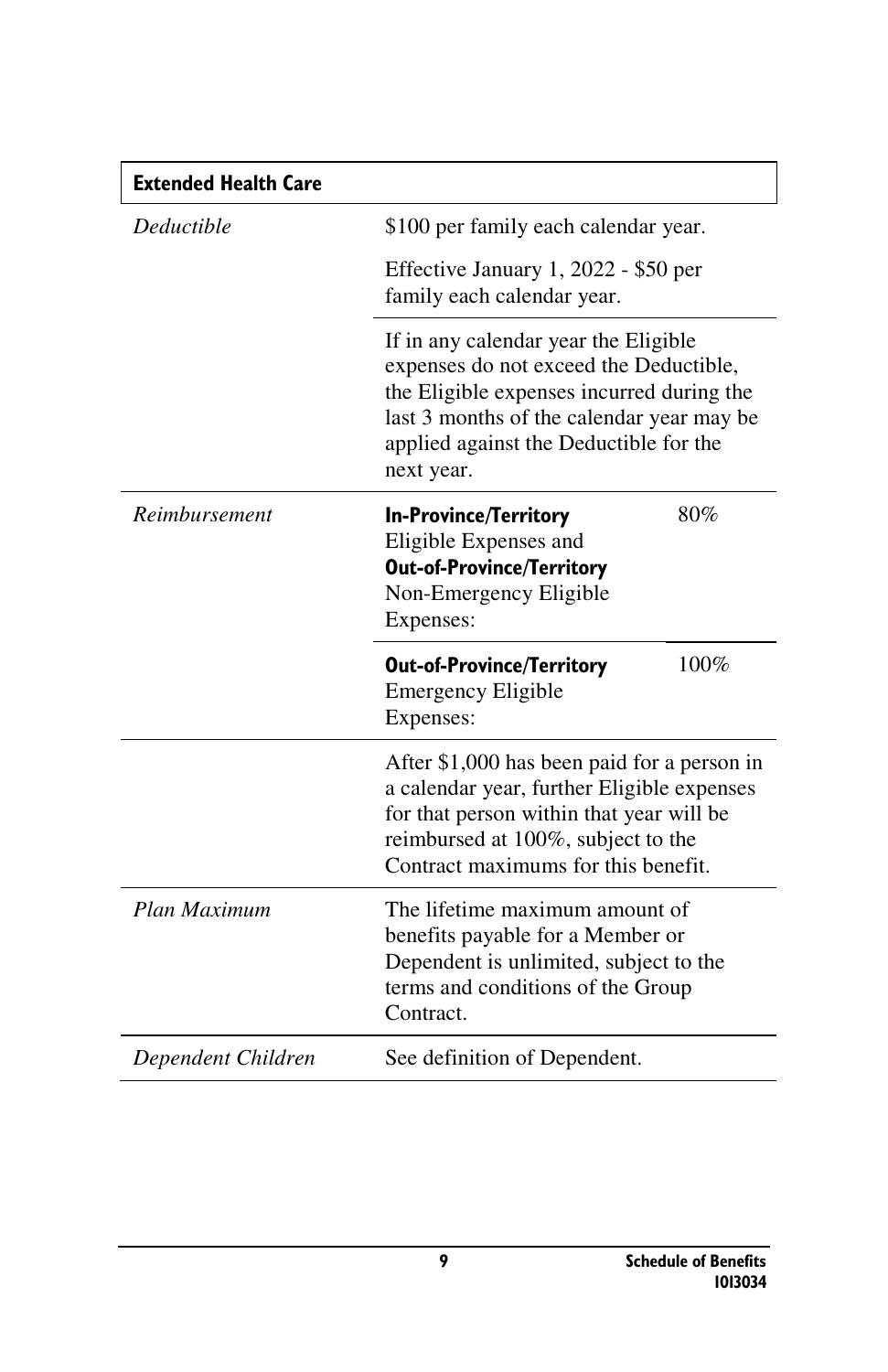#### Group Term Life

| Classification        | Active Members under age 65                                            |
|-----------------------|------------------------------------------------------------------------|
| <b>Benefit Amount</b> | \$100,000                                                              |
| Classification        | Active Members age 65 or older                                         |
| Benefit Amount        | \$35,000                                                               |
| Living Benefit Amount | 50% of the Group Term Life Benefit<br>Amount, to a maximum of \$50,000 |
| Non Evidence Limit    | Same as Benefit Amount                                                 |

I

| <b>Spousal Life</b>   |                                                                                                             |
|-----------------------|-------------------------------------------------------------------------------------------------------------|
| Classification        | <b>Spouse with Dependent Children</b>                                                                       |
| <b>Benefit Amount</b> | \$10,000                                                                                                    |
| Classification        | <b>Spouse with no Dependent Children</b>                                                                    |
| <b>Benefit Amount</b> | \$5,000                                                                                                     |
| <i>Termination</i>    | Spousal insurance terminates when<br>your insurance terminates or when you<br>retire, whichever is earlier. |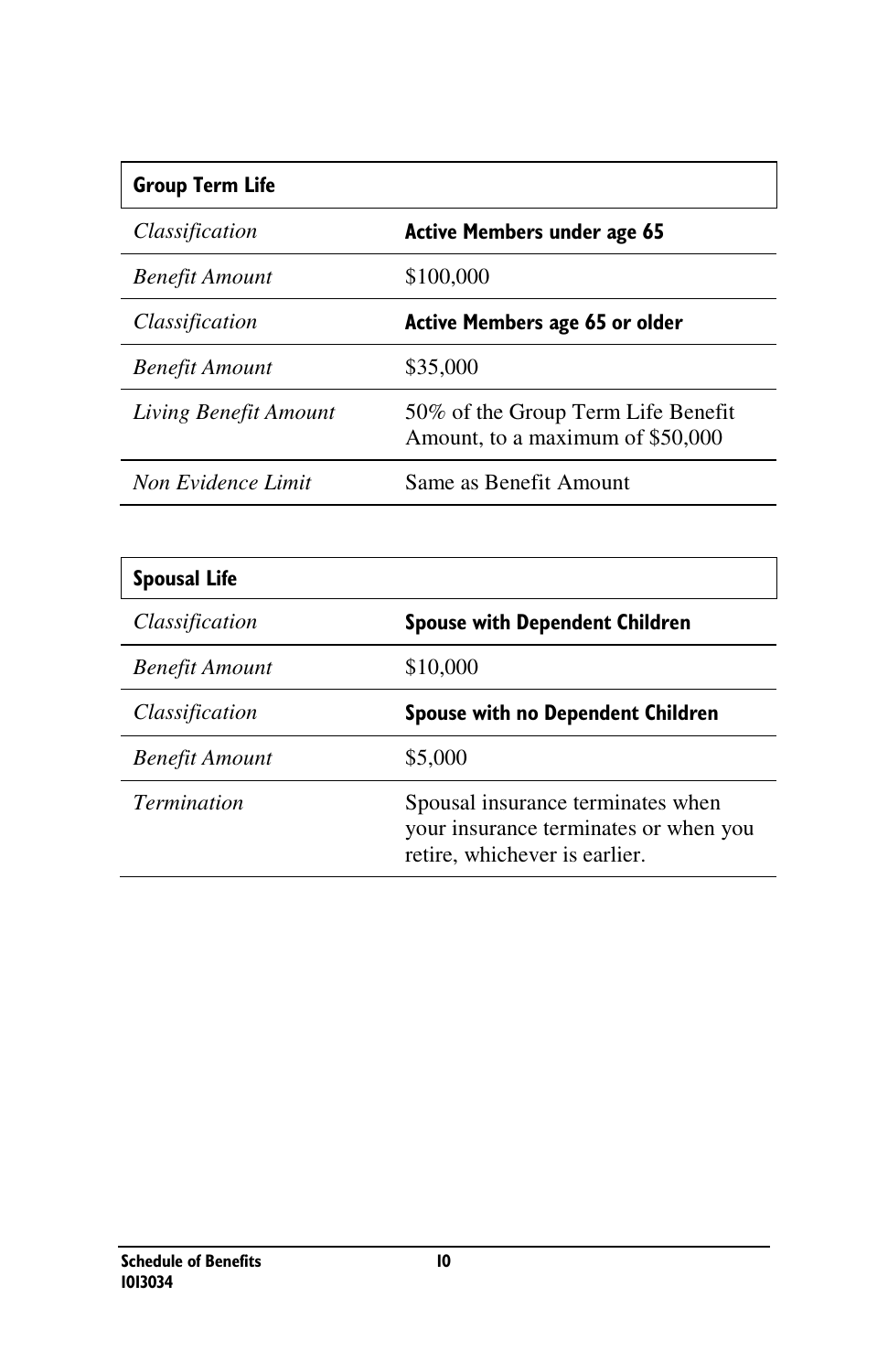| Accidental Death & Dismemberment (AD&D) - Effective January I, 2022 |                                                                                           |  |
|---------------------------------------------------------------------|-------------------------------------------------------------------------------------------|--|
| Principal Sum                                                       | An amount equal to the amount payable<br>under your current group term life<br>insurance. |  |
| Aggregate Limit                                                     | \$3,000,000                                                                               |  |
| Classification                                                      | <b>Active Members under age 65</b>                                                        |  |
| <i>Termination</i>                                                  | Age 65 or earlier retirement.                                                             |  |
| Classification                                                      | <b>Active Members age 65 or older</b>                                                     |  |
| <i>Termination</i>                                                  | None                                                                                      |  |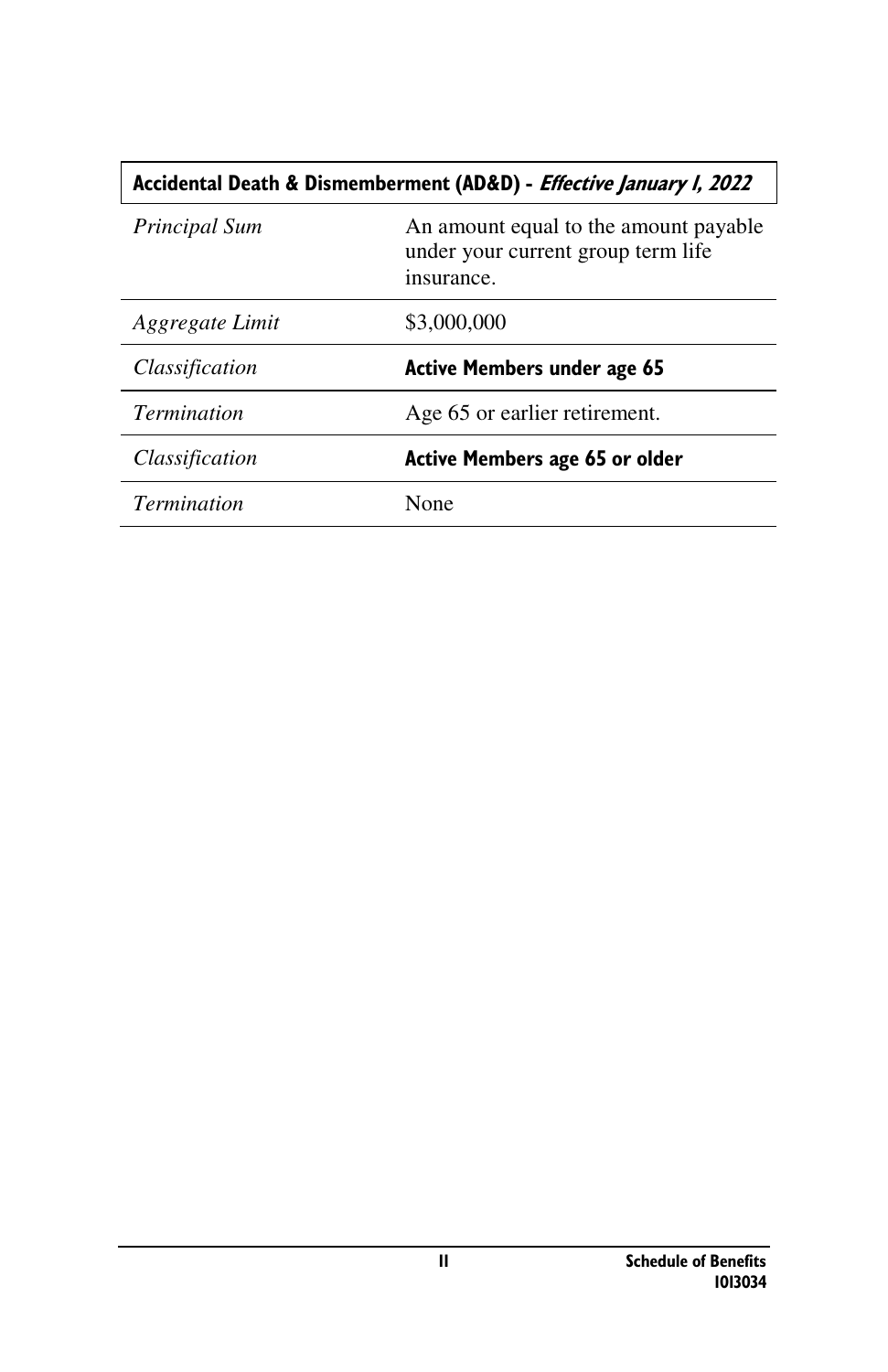### General Information

### **Definitions**

#### Benefit amount

means the reimbursement payable upon satisfaction of all conditions of the Contract.

#### Benefit review

means our process by which we evaluate or revise the coverage criteria for health products, services and supplies and/or health treatment options, drugs, and dental supplies, dental treatment options, and/or dental products.

#### Coverage effective date

means the date coverage becomes effective based on

- 1) your date of hire, and
- 2) the average number of hours you work each week or each year, and,
- 3) the waiting period selected by your employer, and
- 4) the Enrolment grace period.

#### **Customary**

means usual or traditional and well-established as determined by us.

This refers to:

- 1) the charges for products, services or supplies; and/or
- 2) the use of products, services or supplies during the course of a treatment for a medical condition

which do not exceed the general level of charges in the absence of insurance made by similar Providers in the area where the charge is incurred for a medical condition comparable in nature and severity to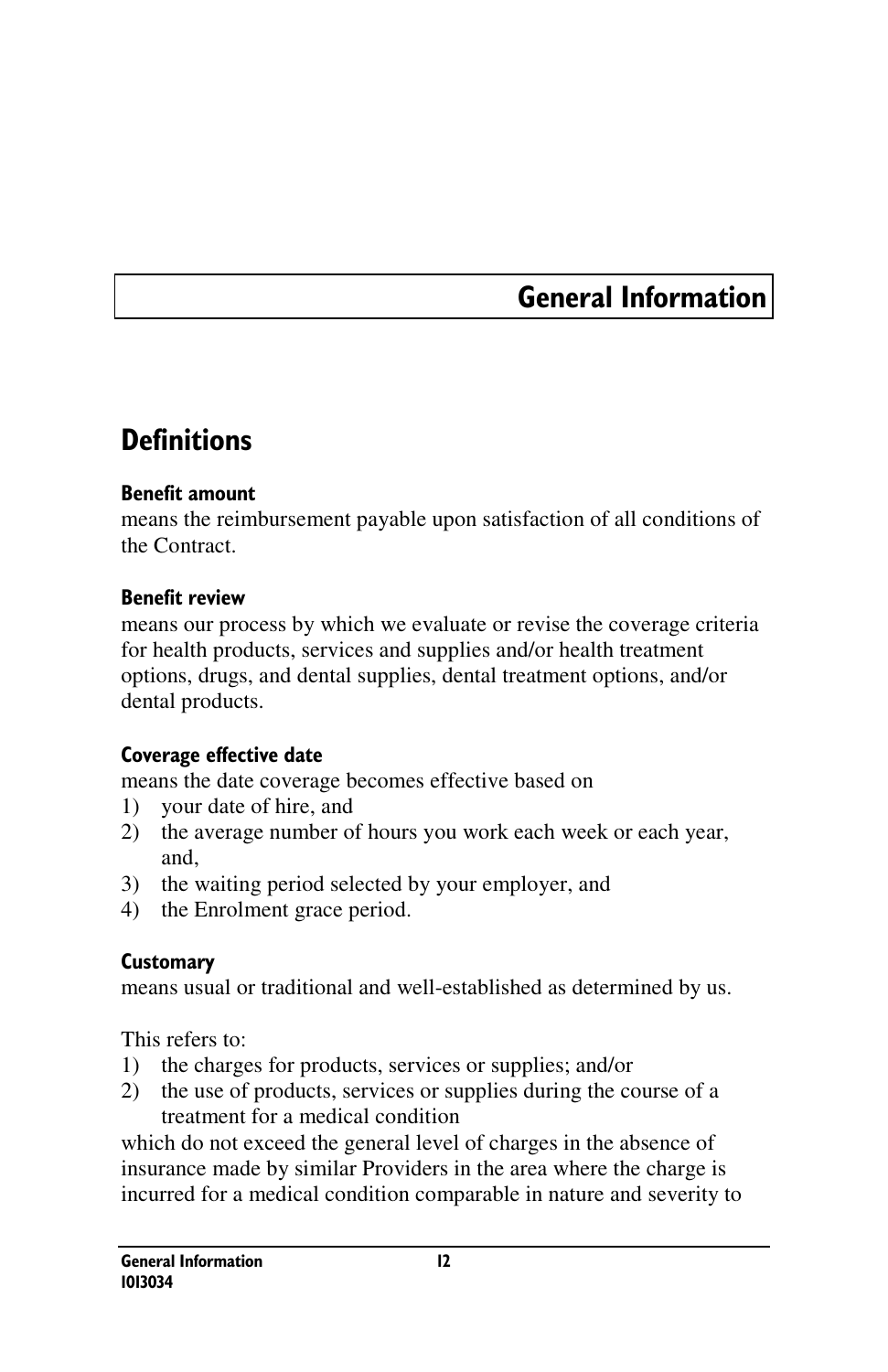that being treated. The term "area" means a region large enough to obtain a representative cross section of similar Providers.

#### Deductible

means the initial portion of the Eligible expenses, which you must pay before we will reimburse charges for any Eligible expense.

#### **Dentist**

means a doctor of dentistry who is duly qualified and licensed to practice dentistry in the area where the service is provided. For the purposes of this booklet, Dentist may also mean dental specialist, denturist, or dental hygienist, depending on the services each may provide.

#### Dependent

means any of the following persons for whom coverage is provided under this Plan:

- 1) one Spouse of the Member
- 2) any unmarried child, stepchild, legally adopted child, or legal ward (but not a foster child) who is under age 21 and financially dependent on you or your Spouse, and
- 3) under age 25 if the unmarried child is also in full-time attendance at a recognized educational institute, and
- 4) any unmarried disabled child of any age who is living with and is financially dependent on you and/or your Spouse and is incapable of self-sustaining employment. Disabled status is subject to approval by us. The Dependent must become disabled while covered as a Dependent under Clause 2 or 3 above.

You must be prepared to prove that an individual claimed as a Dependent falls within these requirements.

#### Duplicate coverage

means that you (and your Dependents) are eligible to claim certain benefits under more than 1 plan.

#### Eligible drug

means a drug Health Canada has approved for specific indications and assigned a Drug Identification Number (DIN), and that we have approved following our Benefit review.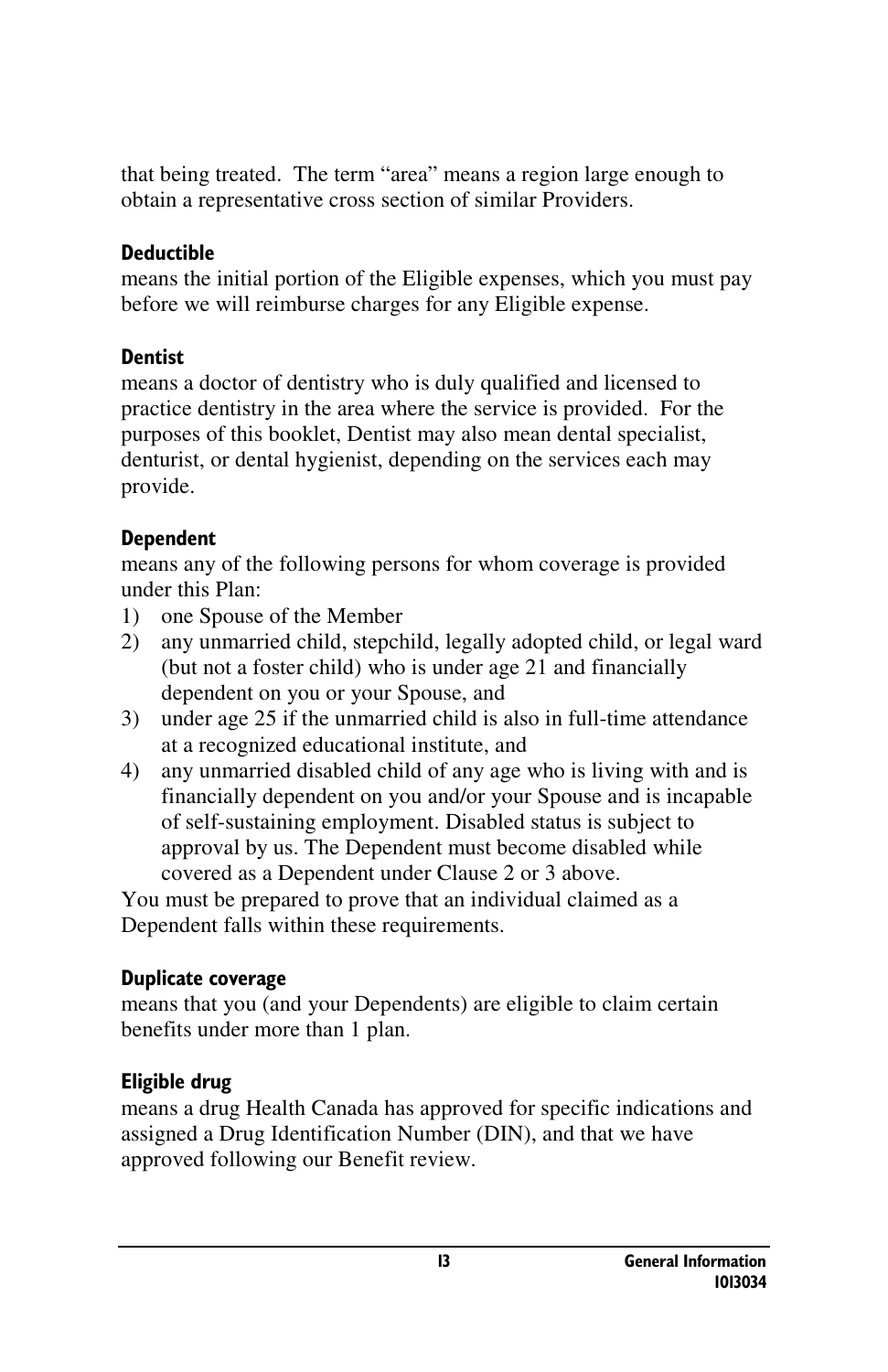#### Eligible expense

means a charge for any service, supply and/or Eligible drug included in this booklet as a benefit that:

- 1) subject to our Benefit review, and in our assessment is a Customary charge that is medically necessary for health care and maintenance, or to maintain or restore teeth, and
- 2) was ordered or referred by a Physician, Dentist, or Nurse practitioner, unless otherwise specified in the benefit description, and
- 3) is not a cost normally paid, in whole or in part, or provided by a Government plan or any other Provider of health coverage, and
- 4) was incurred while coverage is valid for the expense being claimed. An expense is "incurred" on the date the service is provided or the supply is received, and
- 5) is provided by a Practitioner or Provider approved by us.

It does not include any payment to a pharmacy or a Practitioner, demanded or received by balanced billing, extra billing, or extra charging, which represents an amount in excess of the schedule of costs prescribed by the Government plan or in any PBC Provider agreement. Provincial/territorial plans low cost alternative and reference drug programs will not be applied unless specified in this booklet.

#### Enrolment grace period

means,

- 1) within 18 months for Pacific Blue Cross benefits, or
- 2) within 90 days for Blue Cross Life benefits

from the coverage effective date.

### Fee guide

means the Canadian provincial/territorial dental Fee guide that contains dental services and fees in effect on the date the dental services are performed.

#### Fee schedule

means the Pacific Blue Cross Fee schedule that contains eligible dental services, financial limits, treatment frequencies, and fees in effect on the date the dental services are performed.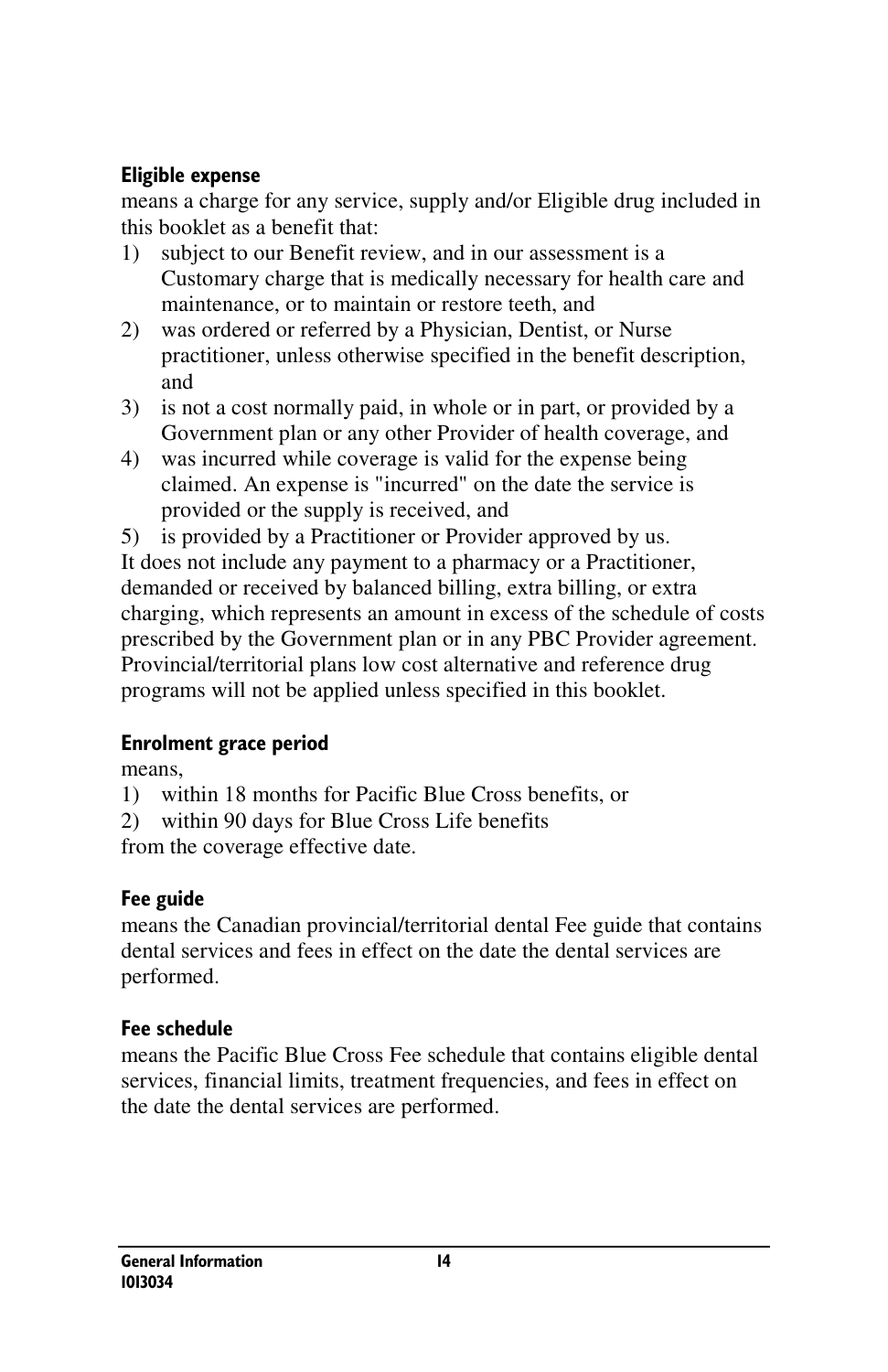#### Government plan

means the health, drug, and dental benefit coverage that Canadian federal, provincial and/or territorial governments provide for their residents.

#### Hospital

means an institution that is licensed as an accredited Hospital that is staffed and operated for the care and treatment of in-patients and outpatients. Treatment must be supervised by Physicians and there must be registered nurses on duty 24 hours a day. Diagnostic and surgical capabilities must also exist on the premises or in facilities controlled by the establishment. A hospital is not an establishment used mainly as a clinic, extended or palliative care facility, rehabilitation facility, addiction treatment centre, convalescent, rest or nursing home, home for the aged or health spa. This also includes facilities in which the cost for drugs is a covered benefit under the patient's Government plan.

For the purpose of the Contract, the chronic beds of a Hospital are not considered part of that Hospital.

#### Life event

means a marriage, divorce, or legal separation, birth or adoption of a child, or a change in the eligibility of a Dependent.

#### Member

means an employee or other person who has coverage under the Contract.

#### Non evidence limit

means the maximum amount of insurance we will provide without evidence of insurability as indicated in the Schedule of Benefits.

### Physician

means a person legally licensed, certified, or registered to practice medicine and/or surgery, by the appropriate licensing, certification, or registration authority in the jurisdiction where the care or services are provided and acting within the scope of that license. Where no such authority exists, the person has a certificate of competency from the professional provincial/territorial or national body, which establishes standards of competence and conduct for Physicians. This excludes a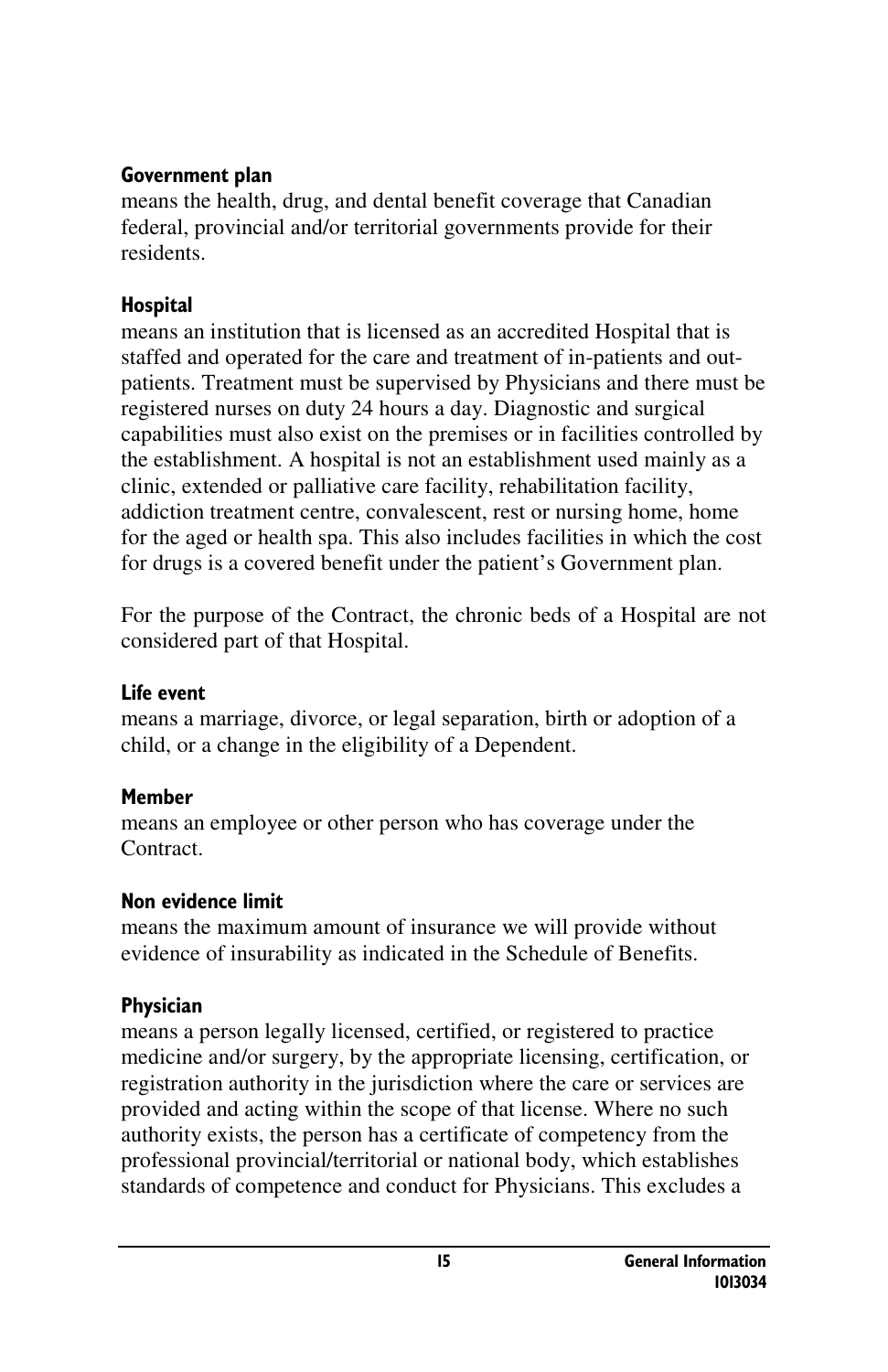Physician residing with or related to you or your Dependent. We reserve the right to refuse the service, medical supply, or equipment from the Physician based on ineligibility, or based on the Physician's qualifications or conduct.

#### **Practitioner**

means a person legally licensed, certified, or registered to practice a profession by the appropriate licensing, certification, or registration authority in the jurisdiction where the care or services are provided and acting within the scope of that license. Where no such authority exists, the person has a certificate of competency from the professional provincial/territorial or national body, which establishes standards of competence and conduct for that profession. This excludes a Practitioner residing with or related to you or your Dependent. We reserve the right to refuse the service, medical supply, or equipment from the Practitioner based on ineligibility, or based on the Practitioner's qualifications or conduct.

#### Provider

means a person, group, or other entity currently licensed, certified, or registered to provide an eligible service, medical supply, or equipment by the appropriate licensing, certification, or registration authority in the jurisdiction where the services or equipment are provided or, where no such authority exists, has a certificate of competency from the professional body which establishes standards of competence and conduct for the profession, and is acting within the scope of that license. This excludes a Provider related to or residing with you or your Dependent. We reserve the right to refuse the service, medical supply or equipment from the Provider based on ineligibility, or based on the Provider's qualifications or conduct.

#### Spouse

means your legal Spouse or a person who has been living with you in a common-law relationship for at least one full year and who is publicly represented as your Spouse.

#### Vendor

means an organization we have retained as an external Provider.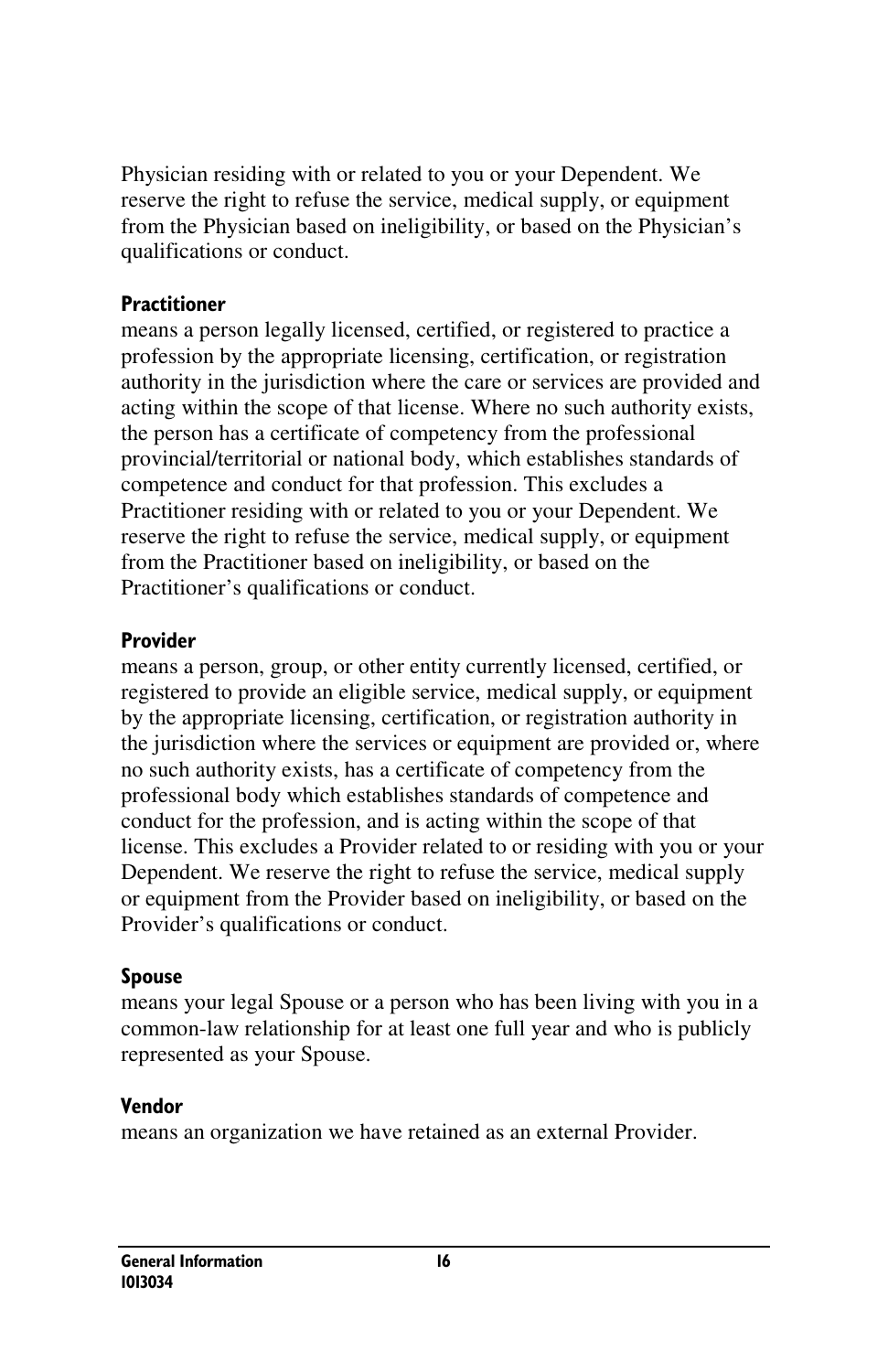### Member Information/Access to Records

- 1) Each Member who becomes insured under the Group Contract/Policy must receive an ID card if covered for Extended Health Care and/or Dental Care, and for all benefits a booklet outlining the benefits, the circumstances under which the insurance terminates, and the rights of the Member upon termination of the insurance. We will not be liable or responsible for errors or omissions, which occur when; our booklet is altered in any way. A booklet issued to or held by a Member who, for any reason, is not entitled to insurance under the Group Contract/Policy, is not valid.
- 2) Only the Member and Dependent(s) are entitled to the benefits of this Contract/Policy. A Member's coverage may be suspended immediately, without notice, if that Member or a Member's Dependent assists an ineligible person to obtain, or attempt to obtain, benefits to which they are not entitled. The persons involved must repay any amounts obtained in this manner to us. Any other fraudulent action by a Member or Dependent to obtain or attempt to obtain benefits will have similar consequences.
- 3) Use of an ID card by a person who is not entitled to coverage may result in prosecution of that person.
- 4) The terms of the Group Contract/Policy govern if they conflict with the information in a booklet.
- 5) Upon request, and at no charge to the Member, we will provide the Member with 1 copy of:
	- a) the Member's application for coverage
	- b) the current Contract/Policy
	- c) any written statement or other record provided to us as evidence of insurability of the Member.
- 6) A Member's access to the documents identified in clause 5 extends only to relevant information about a claim under the Group Contract/Policy or denial of such a claim.
- 7) A Member's access to the documents identified in clause 5 is subject to the *Personal Information Protection Act* and to the *Insurance Act* and their Regulations.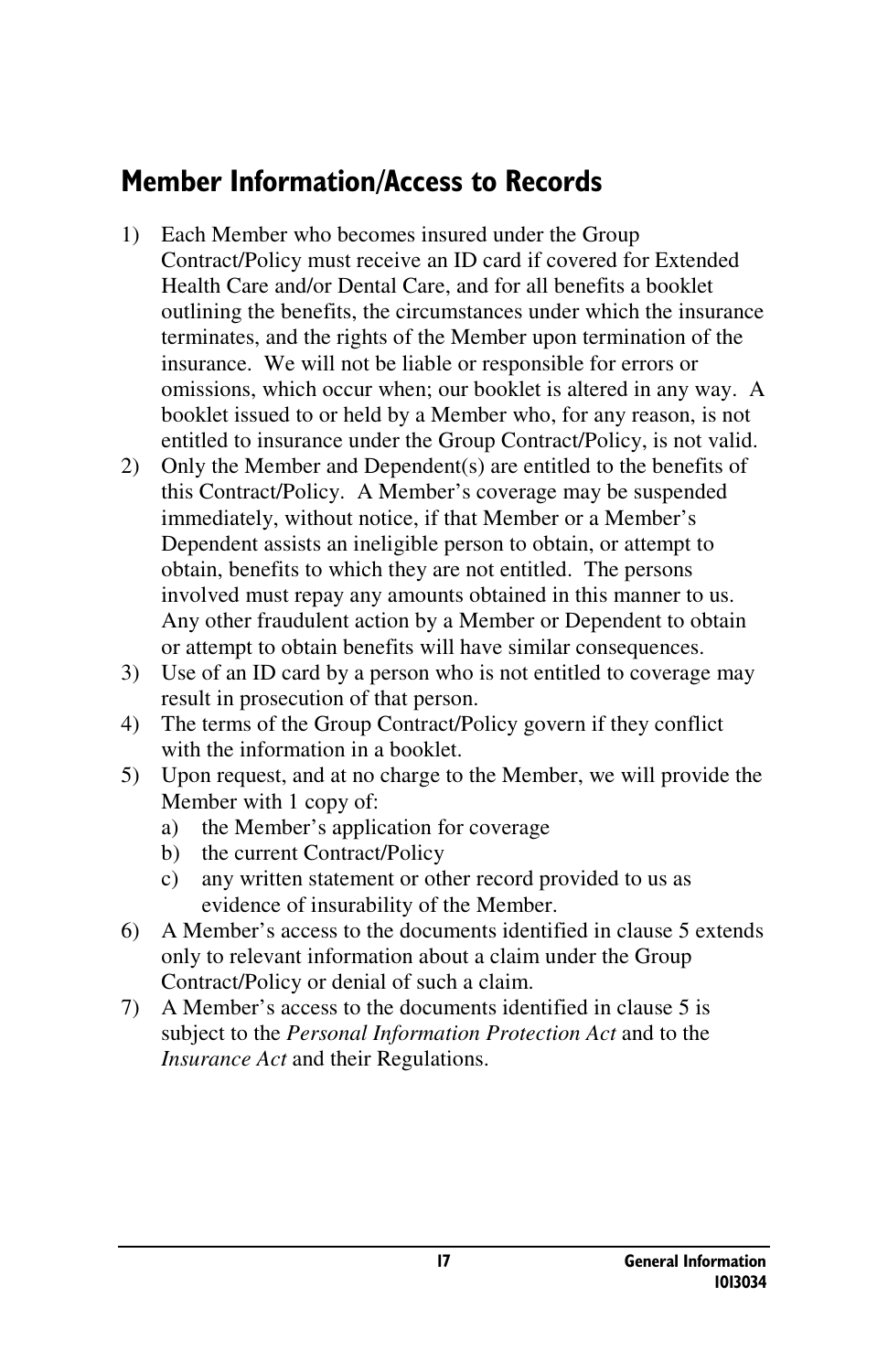### Integration with Government Plans

Extended health care benefits are intended to supplement and not overlap benefits under Government plans such as the Medical Services Plan and Fair PharmaCare Program of British Columbia. You are required, as a condition of coverage, to take all reasonable steps to qualify and obtain the fullest extent of coverage, benefits, contribution, or reimbursement available under all applicable Government plans. We will also make payment only where permitted by provincial/territorial legislation or other applicable law.

### Effective Date of Coverage and Enrolment

If you are eligible for coverage, you must complete an application card within the Enrolment grace period to ensure that your coverage starts on the correct effective date.

You should apply for Dependent coverage (when applicable):

- 1) on the same date you apply for your own coverage, or
- 2) within the Enrolment grace period if you have a new Dependent.

Limitations:

- 1) If you are not actively at work on your coverage effective date, your coverage effective date will be delayed until you return to active full-time employment.
- 2) If we do not receive your application card within the required time limits, please refer to the Late Applicant section.

Provided you and your Plan Administrator have complied with our enrolment rules, your coverage effective date is shown on our website at www.pac.bluecross.ca/member or from your Plan Administrator.

Should you require additional information about when your coverage starts, please contact your Plan Administrator.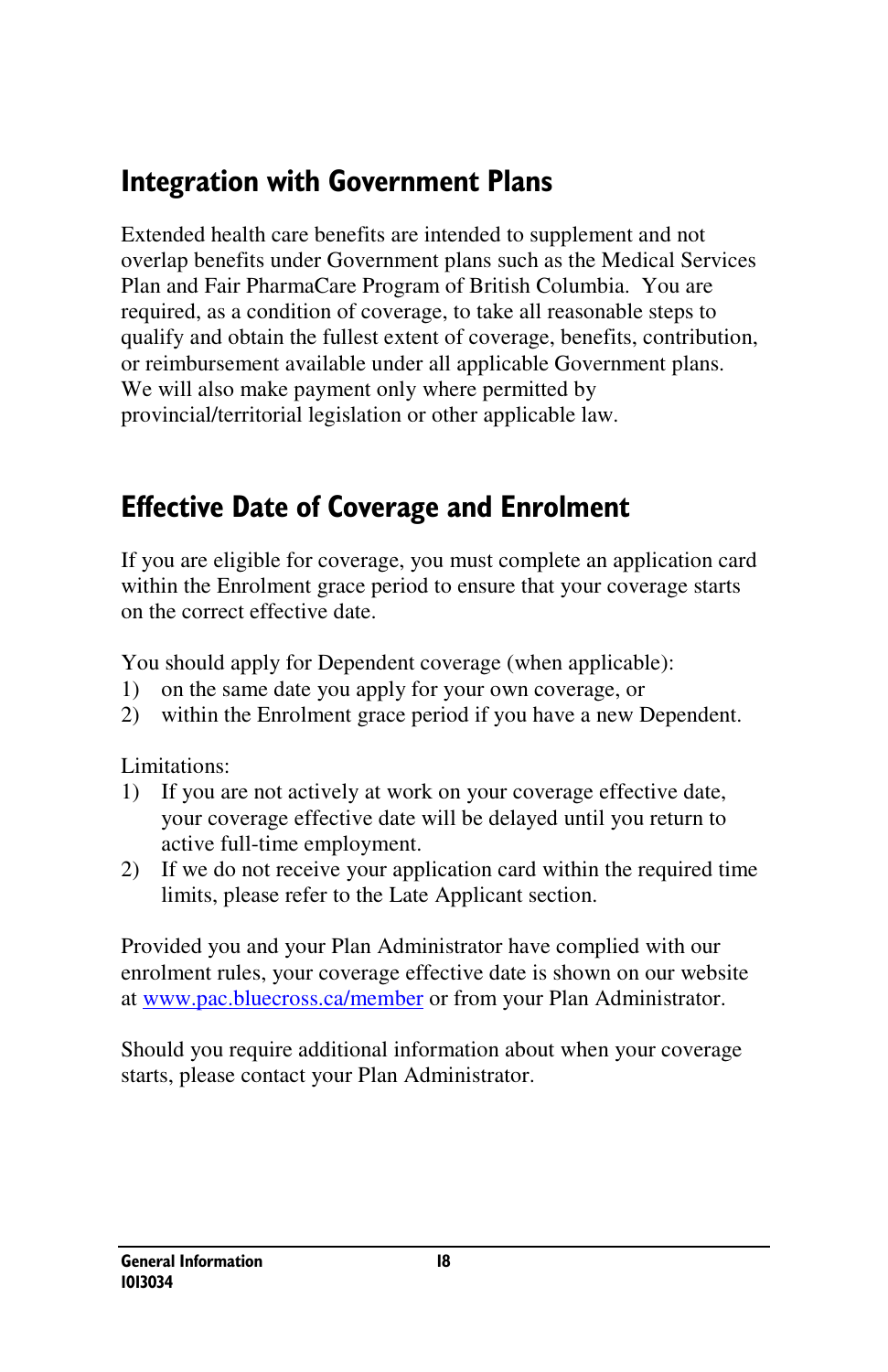# **Beneficiary**

- 1) To the extent permitted by law, you have the right to name a personal representative or beneficiary for Life benefits and Accidental Death and Dismember benefits or change this personal representative or beneficiary, by written request in a form satisfactory to us. If your designated personal representative or beneficiary does not survive you, any Benefit amount due will be payable to your estate.
- 2) For all other benefits this plan does not permit you or your Dependents to designate a personal representative or a beneficiary to receive benefits.

### Identification (ID) Cards

We will issue identification (ID) cards for distribution by your Plan Administrator.

You may be asked to substantiate that an individual you claim as a Dependent meets the definition of Dependent for your group.

### Claims

- 1) All claims must be submitted to us in English.
- 2) We pay eligible claims when we receive all the required information within the required **time limits**. We encourage you to become familiar with the time periods allowed for claiming benefits. Under the Claims sections, we fully describe the claiming deadlines for each benefit. No payment will be made if we receive your claim after the time limits described in this booklet.
- 3) We may reject your claim if sufficient information is not provided to enable a full assessment of the claim, or if an attempt is made, except through unintentional error, to make an excessive claim, or if a claim is made for a person who is not entitled, or if any Group Contract/Policy exclusion applies.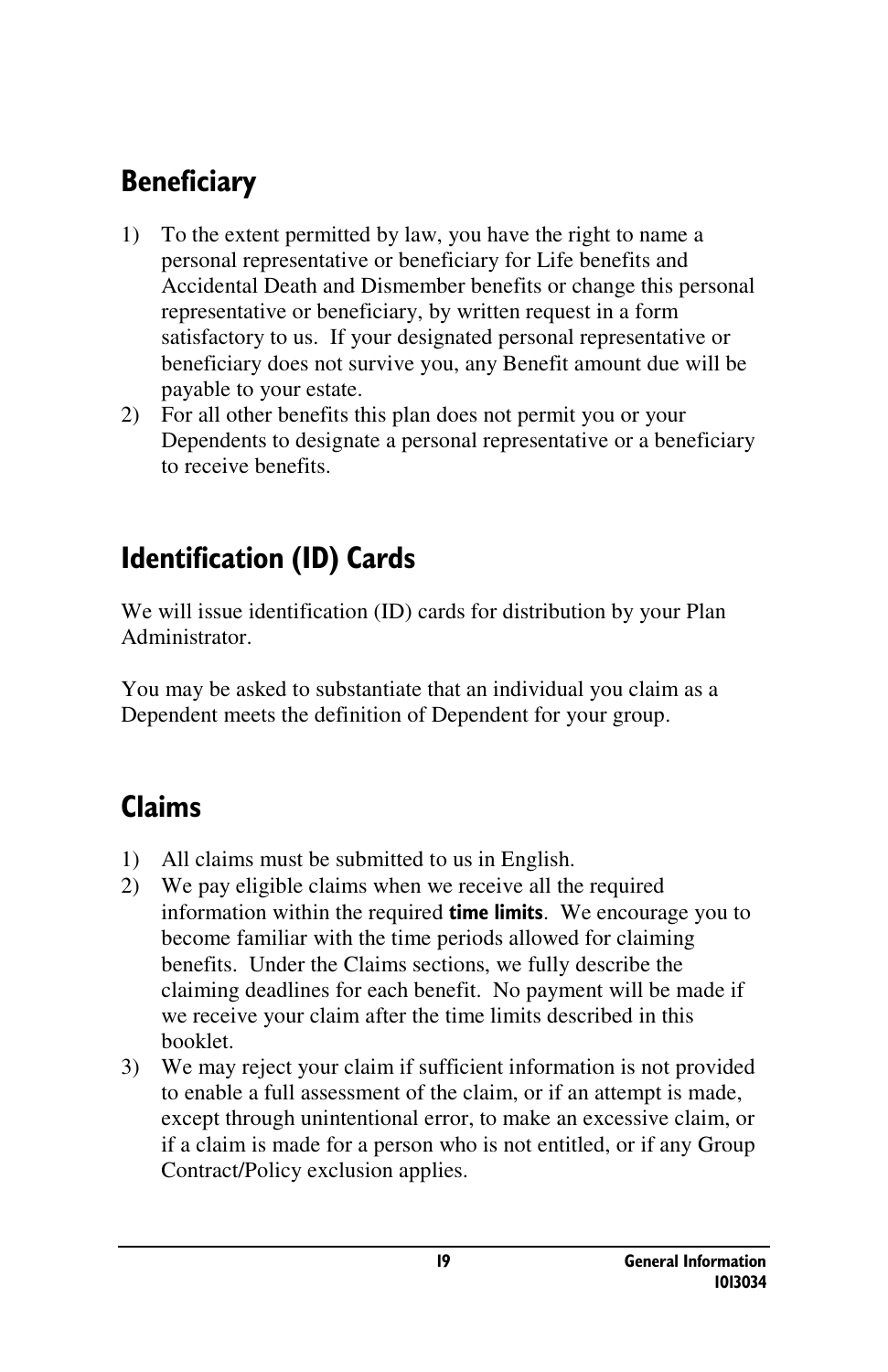- 4) The necessary claim forms are available from your Plan Administrator or on our website at www.pac.bluecross.ca/member
- 5) The exchange rate on foreign currency is payable at the rate quoted by selected Canadian financial institutions for the date on which the expense was paid. Fluctuations in exchange rates are not our responsibility.

# Duplicate Coverage

If you and your Spouse are members of Local 213, please check with your Plan Administrator to see if Duplicate coverage is allowed for dental and extended health care benefits.

If you and your Spouse work for different employers and you are both enrolled for similar benefits, Duplicate coverage is allowed.

If you are eligible for Duplicate coverage, you and your family should discuss both plans (and what portion of the benefits you pay) to determine whether it is to your advantage to enrol under more than 1 plan.

Your Plan Administrator will advise you if you are eligible to waive certain benefits under this group plan.

### Coordination of Benefits

If Duplicate coverage is allowed, we pay claims based on the rules of the Canadian Life and Health Insurance Association guidelines. They are:

- 1) The Member is always the primary claimant. The Spouse is always the secondary claimant.
- 2) Dependent children are always covered primarily under the parent who has the earliest birthdate in the year (month and day).
- 3) In situations of separation or divorce, the following order applies:
	- a) the plan of the parent with custody of the child
	- b) the plan of the Spouse of the parent with custody of the child
	- c) the plan of the parent not having custody of the child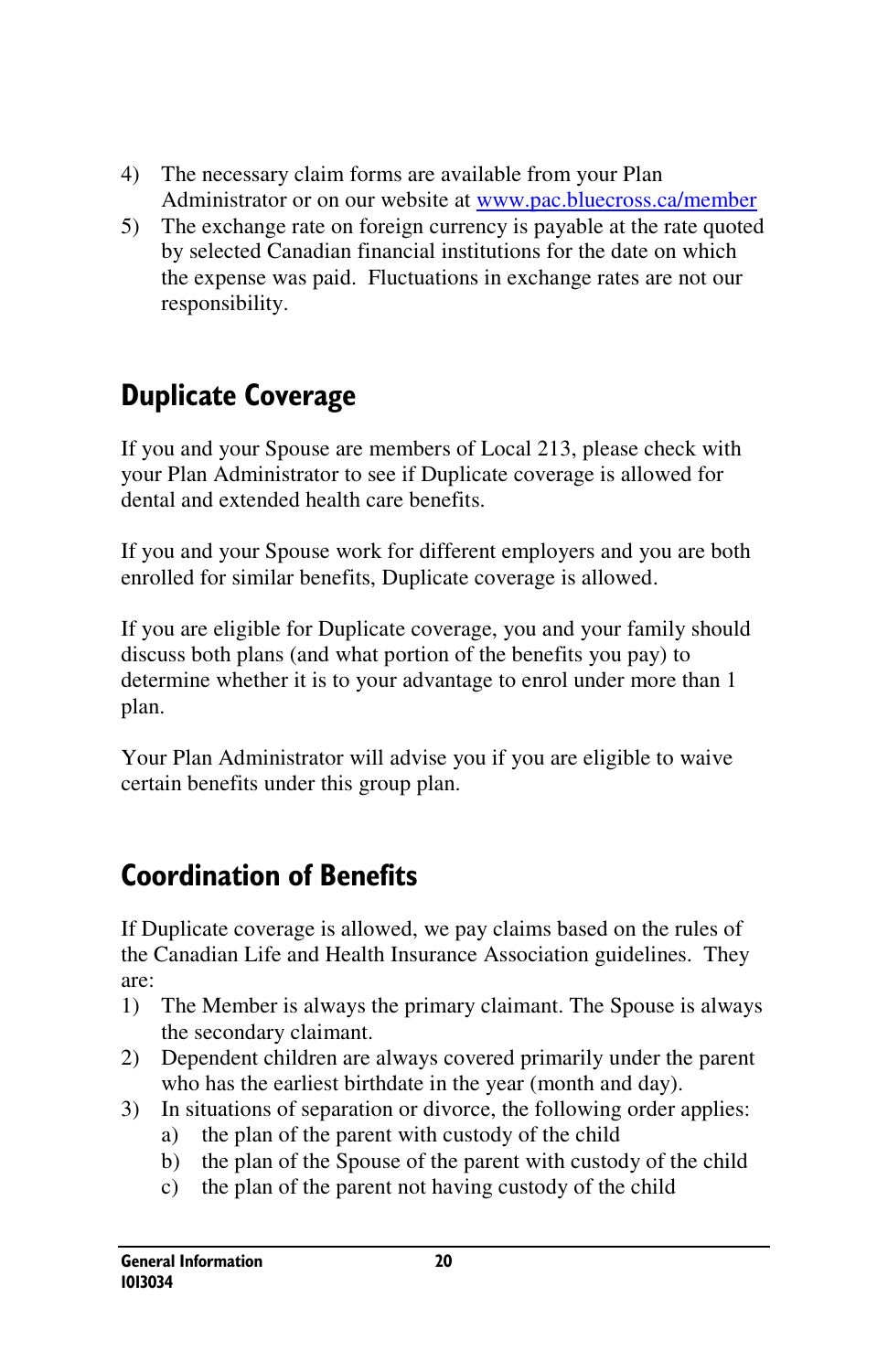- d) the plan of the Spouse of the parent in c) above.
- 4) Total reimbursement shall never exceed 100% of the Eligible expenses.

### General Exclusions

- 1) We will not be liable for any portion of an expense for which you or your Dependent is entitled to reimbursement:
	- a) under any other group or individual benefit plan or insurance policy, or
	- b) due to the legal liability of any other party.
- 2) In no event will benefits be payable for expenses resulting directly or indirectly from, or in any manner or degree associated with, any of the following:
	- a) war, whether declared or undeclared, or any act of war, or participation in a riot, insurrection, or civil commotion
	- b) suicide or any self-inflicted injury, whether intentional or unintentional, sustained while travelling outside the normal province/territory of residence
	- c) active duty in the military forces of any nation or international organization, or in any civilian noncombatant unit which serves with such forces in combat
	- d) a direct or indirect attempt at, or commission of, an indictable offense under the Criminal Code of Canada or similar law of any other country
	- e) false pretences or fraudulent misrepresentation
	- f) any injury, illness, or condition for which care is provided or may be provided or available without cost by public authorities or by a tax-supported agency, including preventive treatment and services available under any Workers' Compensation Act or similar plan.

# Legal Action

Every action or proceeding against us for the recovery of benefits payable under the Group Contract/Policy is absolutely barred unless commenced within the time set out in the *Insurance Act*.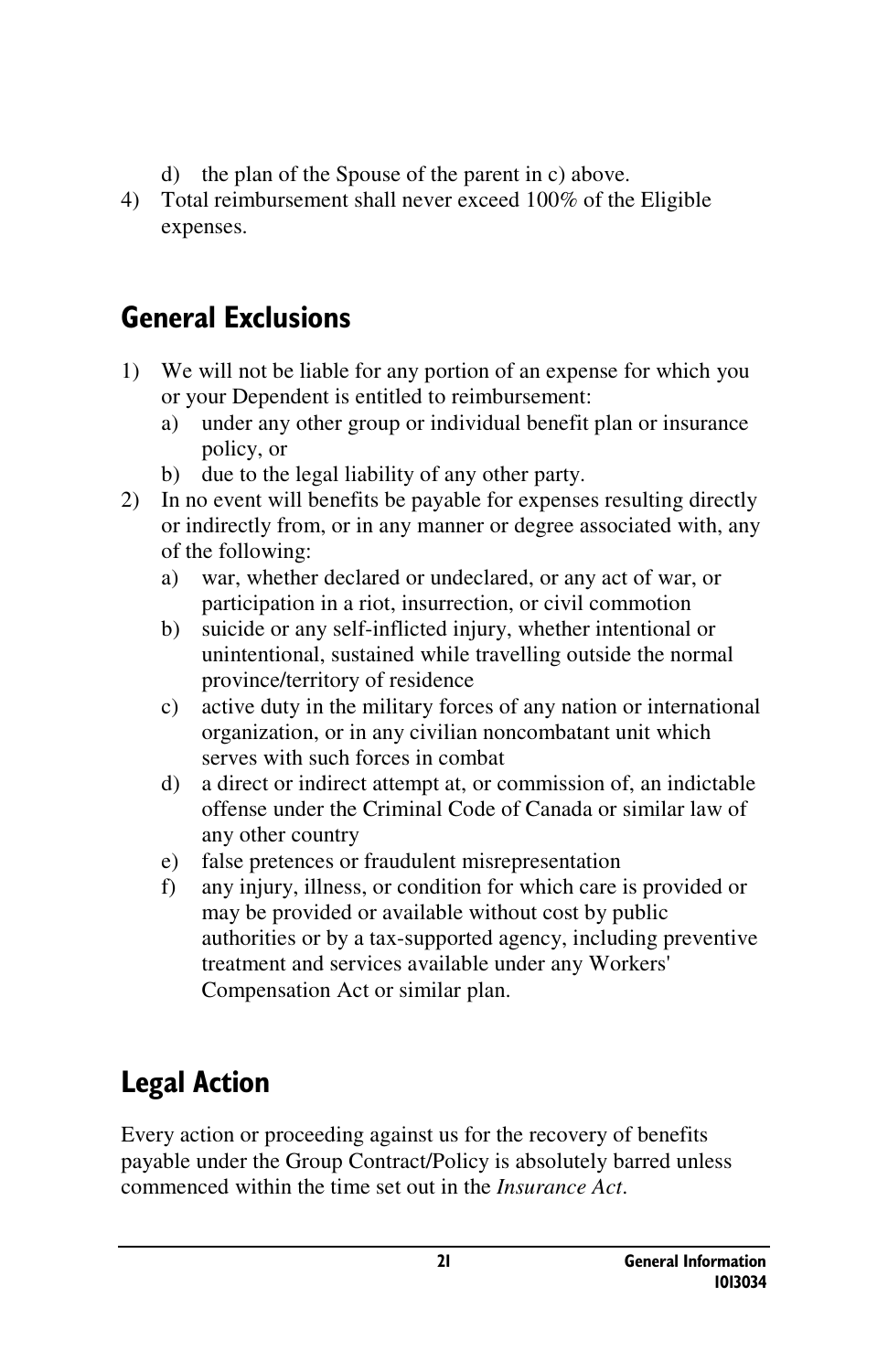### Termination of Coverage

The termination date of your coverage will be determined by your Plan administrator.

## Right of Recovery

You are financially responsible for any claims paid by us on your or your Dependent's behalf after coverage is terminated from your employer's benefit plan. You agree to reimburse us for these payments upon receipt of our invoice.

### Survivor Benefit

If you die while covered under this plan, coverage for your Dependents will continue until the earliest of the following occurs:

- 1) the date your Dependent ceases to be a Dependent other than as a result of your death
- 2) the date the Contract is terminated
- 3) the date your Dependent becomes eligible for coverage under a similar group plan.

### Conversion to an Individual Plan

Should your group coverage terminate for any reason, you may purchase an individual plan from Pacific Blue Cross if you live in British Columbia, or an individual plan offered by your local Blue Cross organization if you live elsewhere in Canada.

To convert coverage you must ensure that your application and full payment is received by us or Blue Cross within 60 days of the date your group plan terminates. To be eligible to convert, you must have had coverage under a group plan with the same benefits for at least 6 months. Coverage will become effective immediately after your group coverage terminates.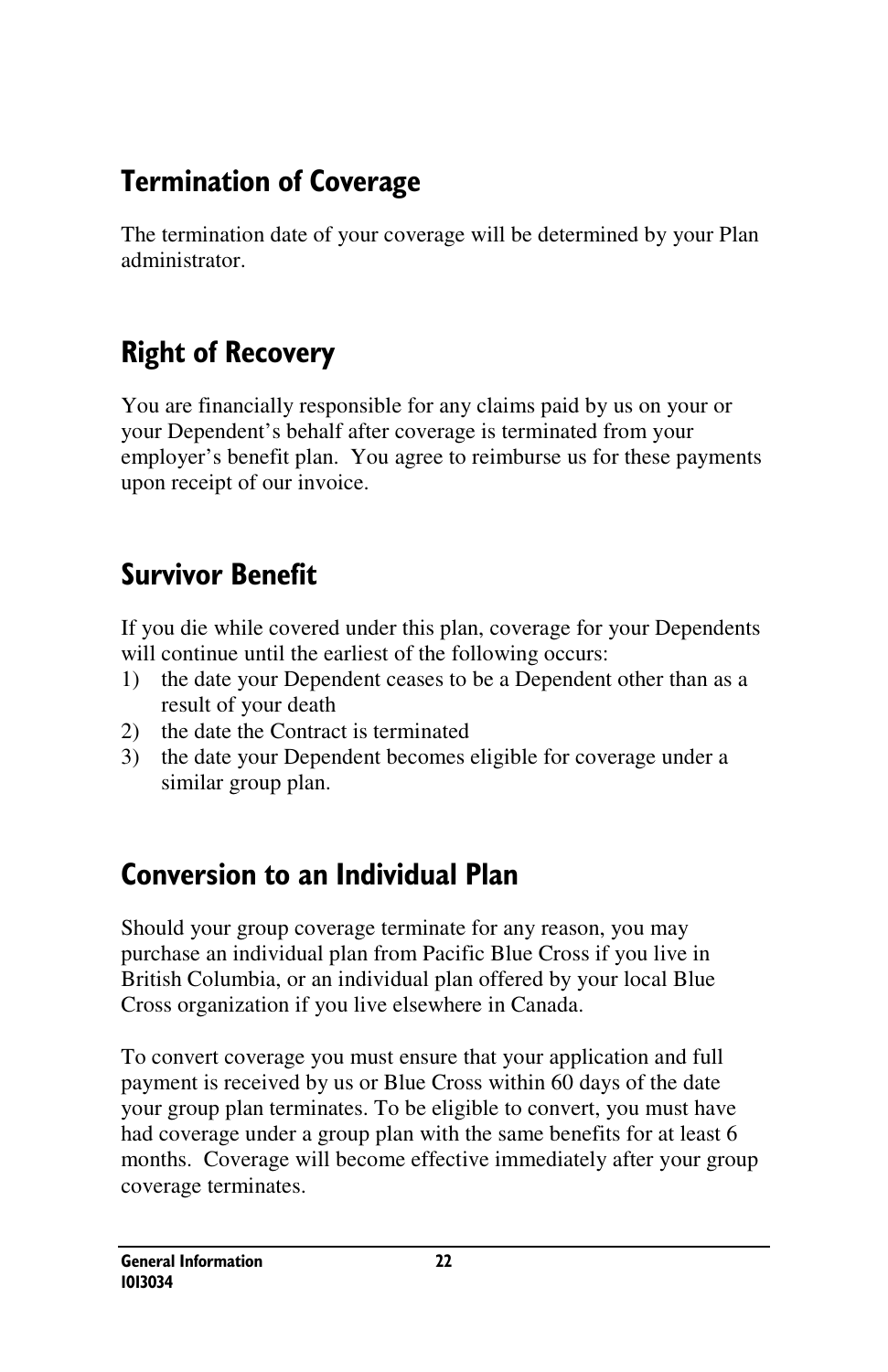If you qualify for 1 of our individual plans under the conversion option, we will waive the Pre-existing condition contained in the individual plan.

#### Pre-existing condition

means any illness or condition for which you receive medical attention, consultation, diagnosis, or treatment in the 12 month period before you apply for the individual plan.

Call our Individual Products Department at 604 419-2000 for an application form.

If you are converting to an individual plan offered by Blue Cross, contact your local Blue Cross organization for full details before your group coverage terminates.

### Individual Travel Benefits

Individual coverage is also available from us. Call 604 419-2000 or 1 877 PAC-BLUE (722-2583) outside the Lower Mainland for information.

### Member Profile

Your Pacific Blue Cross Member Profile is an online service that offers convenient and secure access to your benefit information 24 hours a day. Once logged in you will be able to make and track online claims, get information on benefit coverage and downloadable claim forms. To login, visit: www.pac.bluecross.ca/member/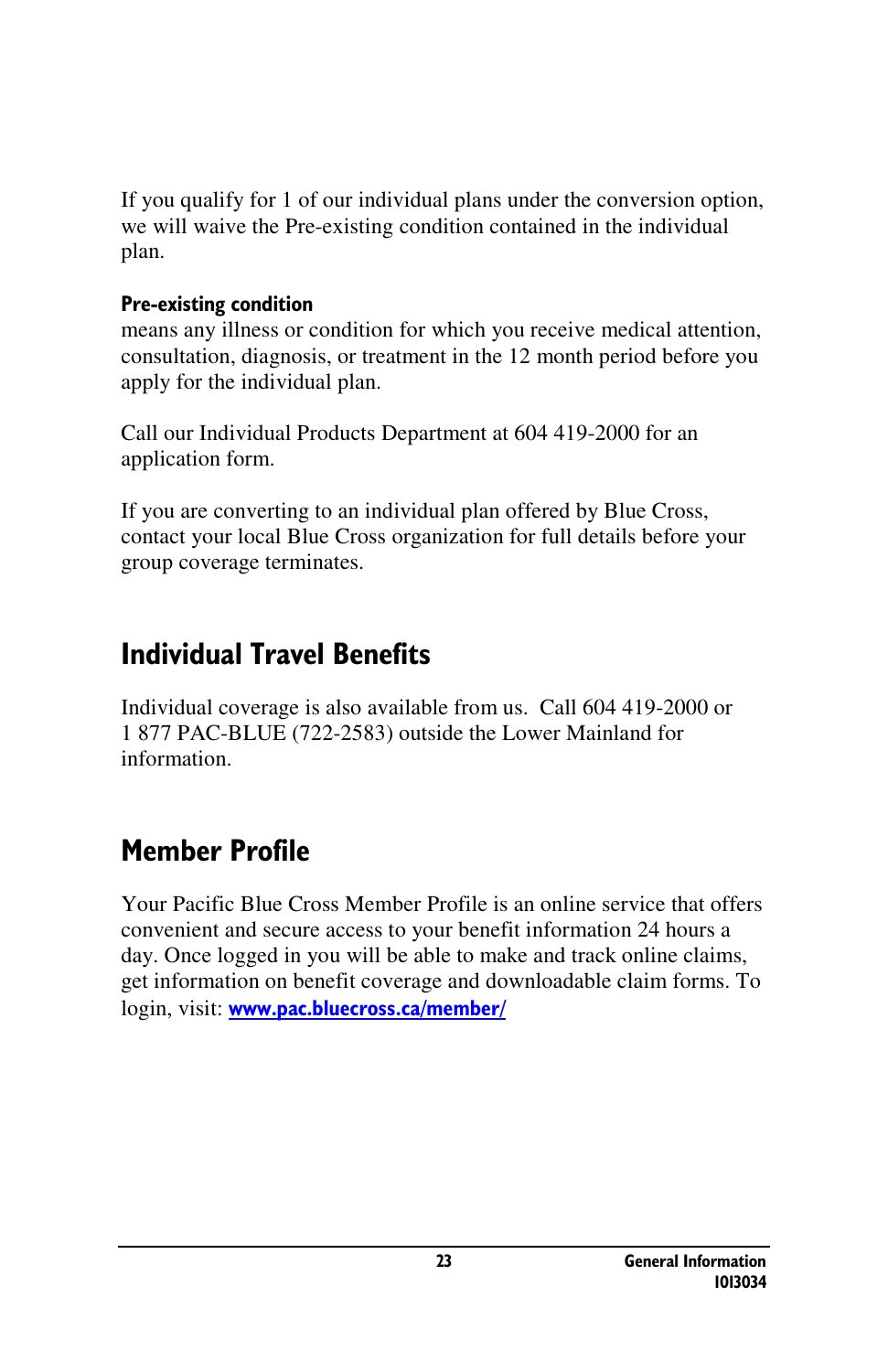### Extended Health Care

The Extended Health Care (EHC) plan is designed to help you pay for specified services and supplies incurred by you and your Dependents, when not provided under a Government health plan or by a taxsupported agency.

### **Definitions**

#### Compounded drug

means a drug prepared in a pharmacy following the National Association of Pharmacy Regulatory Authorities for pharmacy compounding, and meeting eligibility criteria as determined by us.

#### Dispensing fee

means a Pharmacy's fee for dispensing a prescription including professional and technical services as defined by the applicable provincial/territorial legislation.

#### **Experimental**

means not approved or broadly accepted and recognized by the Canadian medical profession as an effective, appropriate, and essential treatment of an illness or injury.

#### Life-sustaining non-prescription drugs

means drugs that are necessary to sustain life, do not legally require a prescription and that meet eligibility criteria as determined by our Benefit review.

#### Markup

means the total of all amounts added to the manufacturer's list price, meaning the published price at which the drug is available for purchase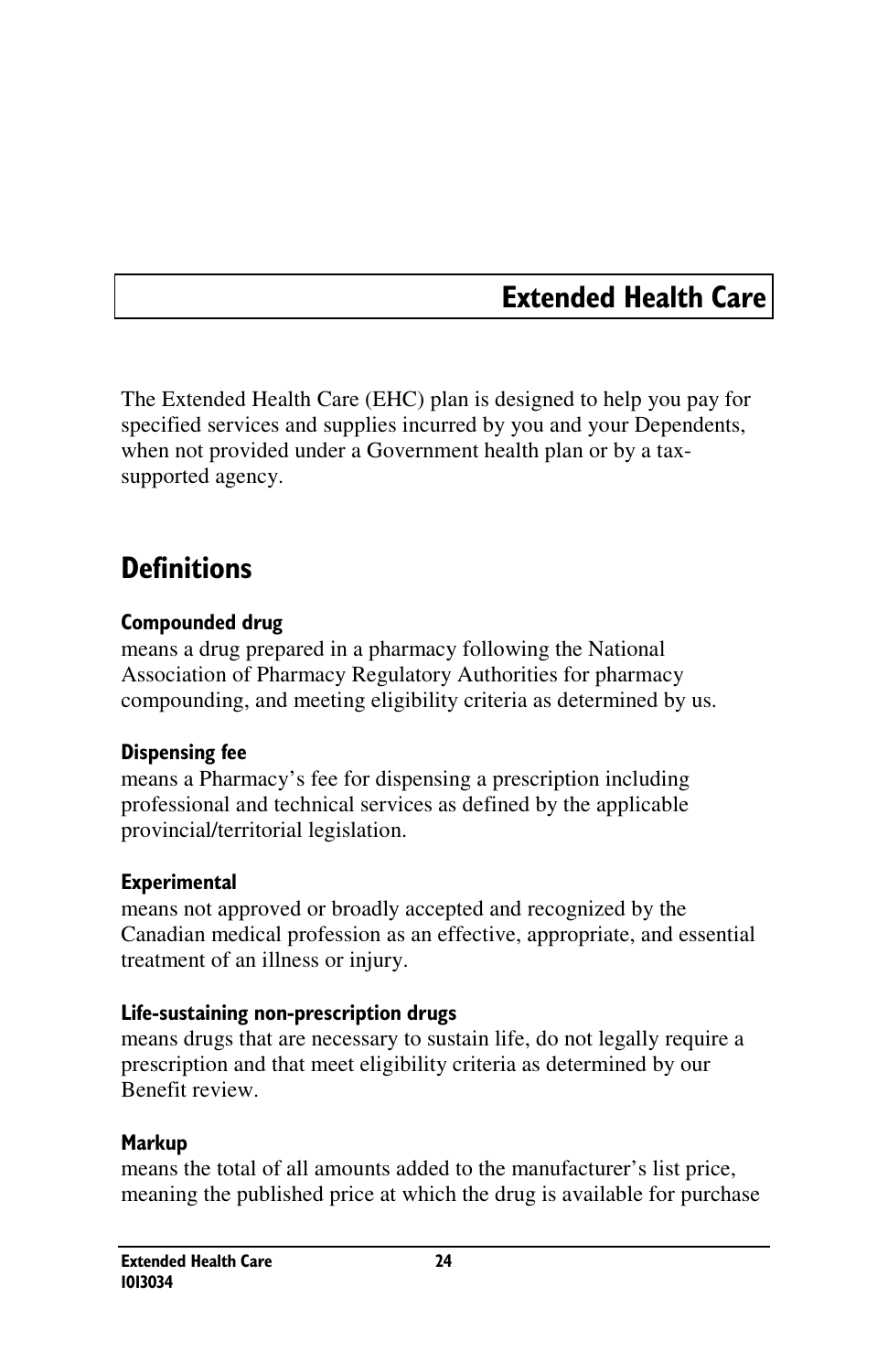from the manufacturer in the applicable province/territory, and including any wholesale upcharge, retail markup, and any other amounts in excess of the manufacturer's list price.

#### Nurse practitioner

means a person legally licensed, certified, or registered to deliver specific health care services, by the appropriate licensing, certification, or registration authority in the jurisdiction where the care or services are provided and acting within the scope of that license. Where no such authority exists, the person has a certificate of competency from the professional provincial/territorial or national body, which establishes standards of competence and conduct for Nurse practitioners. This excludes a Nurse practitioner residing with or related to you or your Dependent. We reserve the right to refuse the service, medical supply, or equipment from the Nurse practitioner based on ineligibility, or based on the Nurse practitioner's qualifications or conduct.

#### Pharmacist

means a person legally licensed, certified, or registered to practice pharmacy and/or dispense drugs, by the appropriate licensing, certification, or registration authority in the jurisdiction where the care or services are provided and acting within the scope of that license. Where no such authority exists, the person has a certificate of competency from the professional provincial/territorial or national body, which establishes standards of competence and conduct for Pharmacists. This excludes a Pharmacist residing with or related to you or your Dependent. We reserve the right to refuse the service, medical supply, or equipment from the Pharmacist based on ineligibility, or based on the Pharmacist's qualifications or conduct.

#### Preferred pharmacy

means a pharmacy that participates in our preferred Provider network. A list of current participating pharmacies is available on our website: www.pac.bluecross.ca/member/.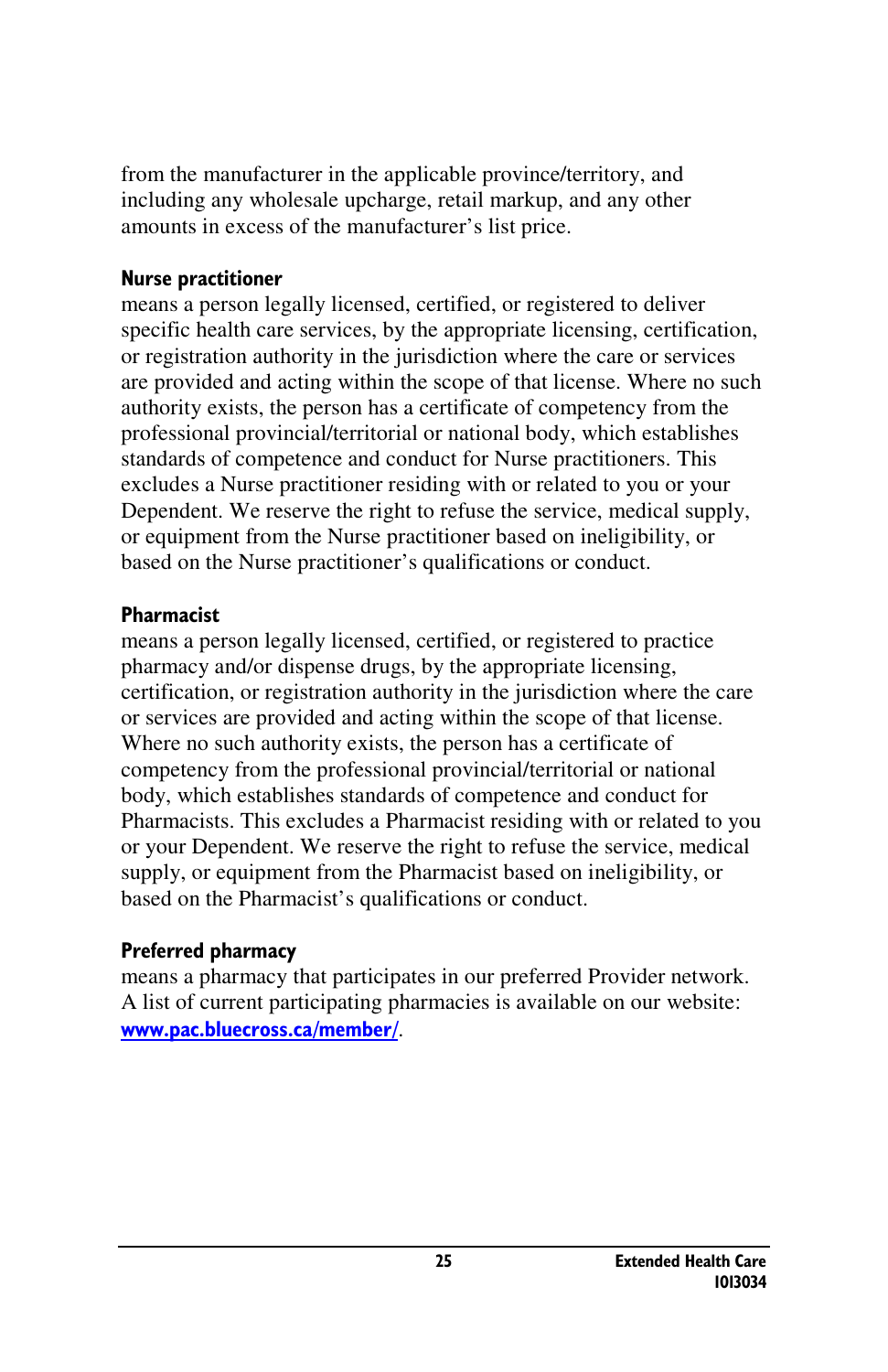### In-Province/Territory Eligible Expenses

Your EHC plan covers Customary charges for the following services and supplies when medically necessary, and prescribed, ordered, or referred by a Physician, Dentist, or Nurse practitioner. Unless otherwise indicated, the maximums included here are on a per person basis.

1) Hospital

The additional charge for semi-private or private room accommodation in a Hospital or the extended care unit of a Hospital. Charges for rental of a telephone, television, or similar equipment are not covered.

- 2) Emergency ambulance
	- a) charges for licensed ambulance service to and from the nearest Canadian Hospital equipped to provide the type of care essential to the patient
	- b) air transport will be covered when time is critical and the patient's physical condition prevents the use of another means of transport
	- c) emergency transport from one Hospital to another, only when the original Hospital has inadequate facilities
	- d) charges for an attendant when medically necessary.
- 3) Drugs

Charges for an Eligible expense in a quantity we consider reasonable, and as approved by our Benefit review, and

- a) which are dispensed by a Pharmacist, Physician, Dentist, or Nurse practitioner, legally licensed, certified, or registered to practice by the appropriate licensing, certification, or registration authority in the jurisdiction where the care or services are provided and acting within the scope of that license, including:
	- i) Life-sustaining non-prescription drugs
	- ii) insulin preparations, diabetic test strips, lancets, needles, and syringes for diabetes management
	- iii) injectable vitamin B12 for the treatment of pernicious anemia
	- iv) allergy serums when administered by a Practitioner, or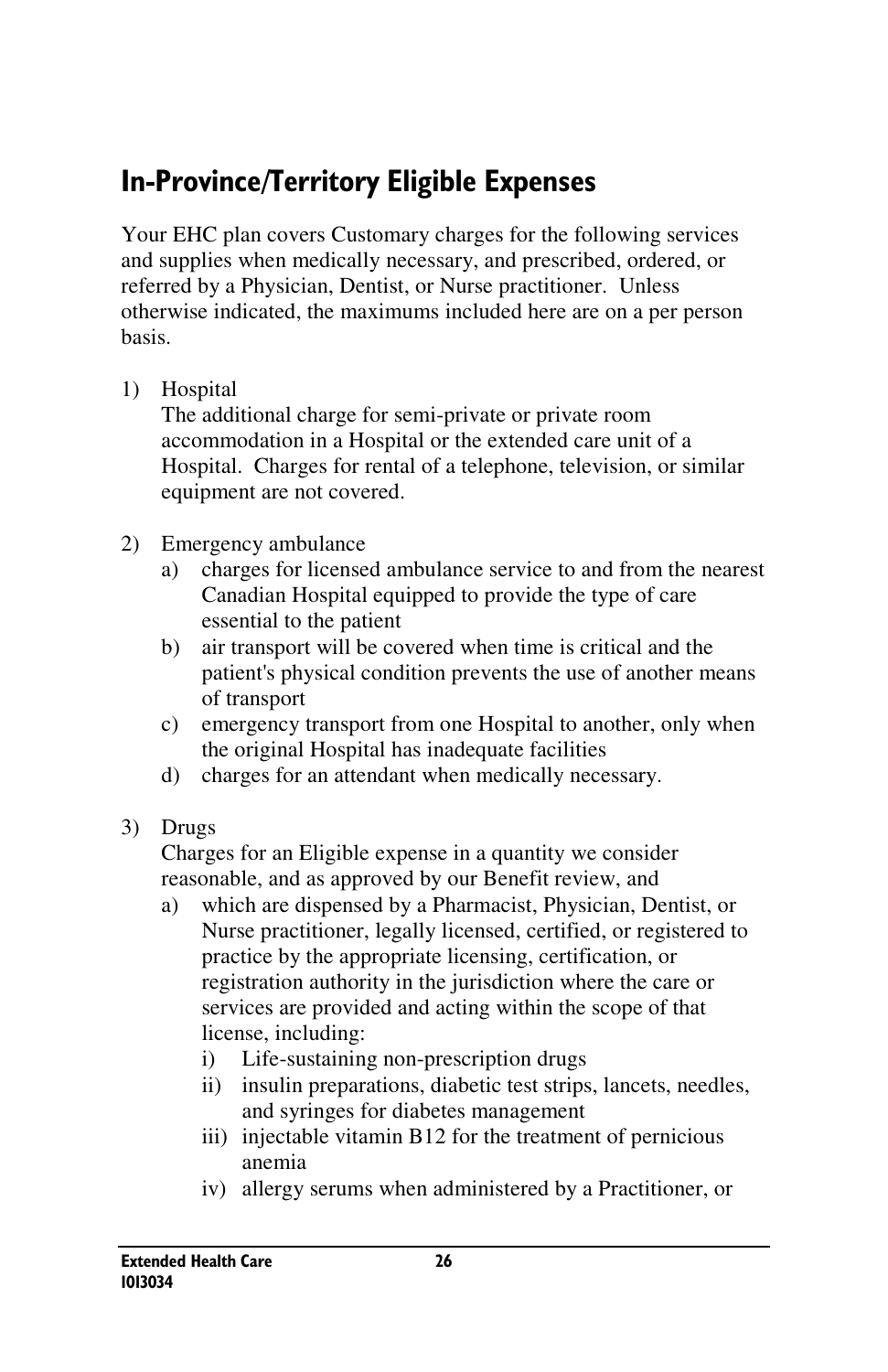- b) which legally require a prescription from a Provider legally authorized to do so, including:
	- i) Compounded drugs
	- ii) contraceptive drugs
	- iii) drugs indicated for weight loss
	- iv) drugs indicated for sexual dysfunction.

Specific high cost BC PharmaCare limited coverage drugs are identified by us as our Special Authority Enforcement list. We will reject claims for a drug on this list until we receive confirmation of BC PharmaCare's Special Authority decision for the drug. Once the BC PharmaCare decision (approved or declined) is on file with us, we will consider this drug as eligible based on:

- a) if BC PharmaCare approval is confirmed, the approval period determined by BC Pharmacare, or
- b) if the BC PharmaCare decision is to decline, and if the request otherwise meets our definition of an Eligible drug, the approval period as determined by us.

#### 4) Practitioners

Professional services of the following Practitioners to the maximum amounts indicated per calendar year, but excluding appliances and tray fees.

|   | c) massage Practitioner and physiotherapist combined \$750 |  |
|---|------------------------------------------------------------|--|
|   |                                                            |  |
|   | e) psychologist, clinical counsellor *and Online cognitive |  |
|   |                                                            |  |
| f |                                                            |  |

\* Clinical counsellors must have a minimum of a master's degree in a counselling related discipline such as counselling therapy.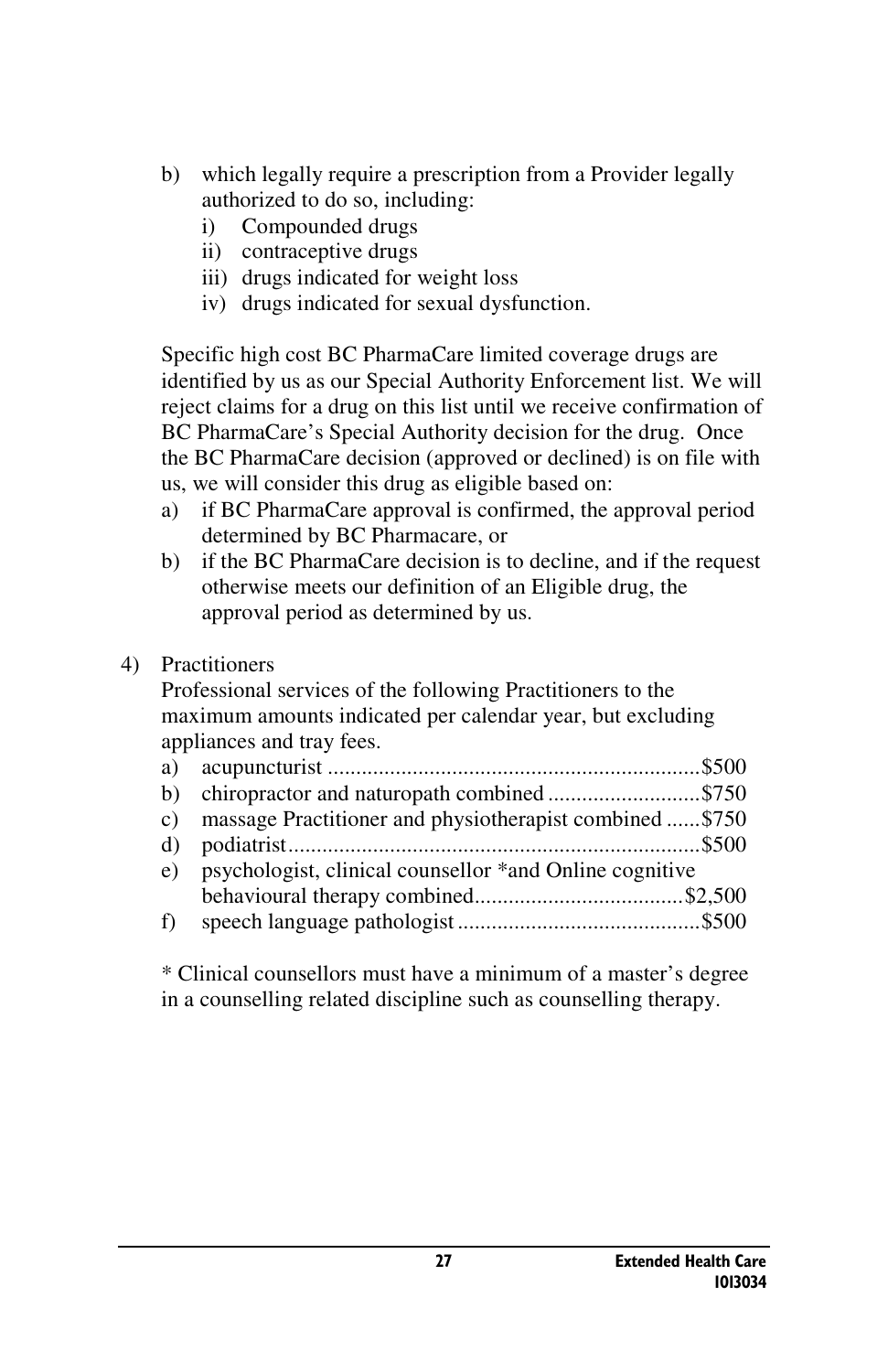5) Online Cognitive Behavioural Therapy

Charges for a program through an eligible Vendor to a maximum of \$2,500 per calendar year combined with services of a clinical counsellor\* and psychologist.

"Online cognitive behavioural therapy" means an internet-based behavioural therapy program.

6) Dental Accident

Dental treatment by a Dentist, which is required, performed, and completed within 52 weeks after an Accidental injury which occurred while covered under this EHC plan, for the repair or replacement of natural teeth or prosthetics. No payment will be made for temporary, duplicate, or incomplete procedures, or for correcting unsuccessful procedures.

#### **Accidental**

means caused by a direct external blow to the mouth or face resulting in immediate damage to the natural teeth or prosthetics and not by an object intentionally or unintentionally being placed in the mouth.

We pay benefits based on eligible dental services and financial limits in our current Fee schedule, and we pay the fees in our current Fee schedule or, if applicable, the Fee guide in the province/territory of service.

7) Medical aids and supplies provided by a medical supplier (as approved by us)

Charges for the following services and supplies:

- a) oxygen
- b) ostomy and ileostomy supplies
- c) walkers, canes and cane tips, crutches, casts, and trusses
- d) splints and collars (but not elastic or foam supports), rigid support braces and permanent prostheses (artificial eyes, limbs, larynxes, and mastectomy forms), when prescribed by a Physician, physiotherapist, chiropractor, or Nurse practitioner, as medically necessary after diagnosis of the patient. Myoelectrical limbs are excluded, but we will pay the equivalent of a standard prosthesis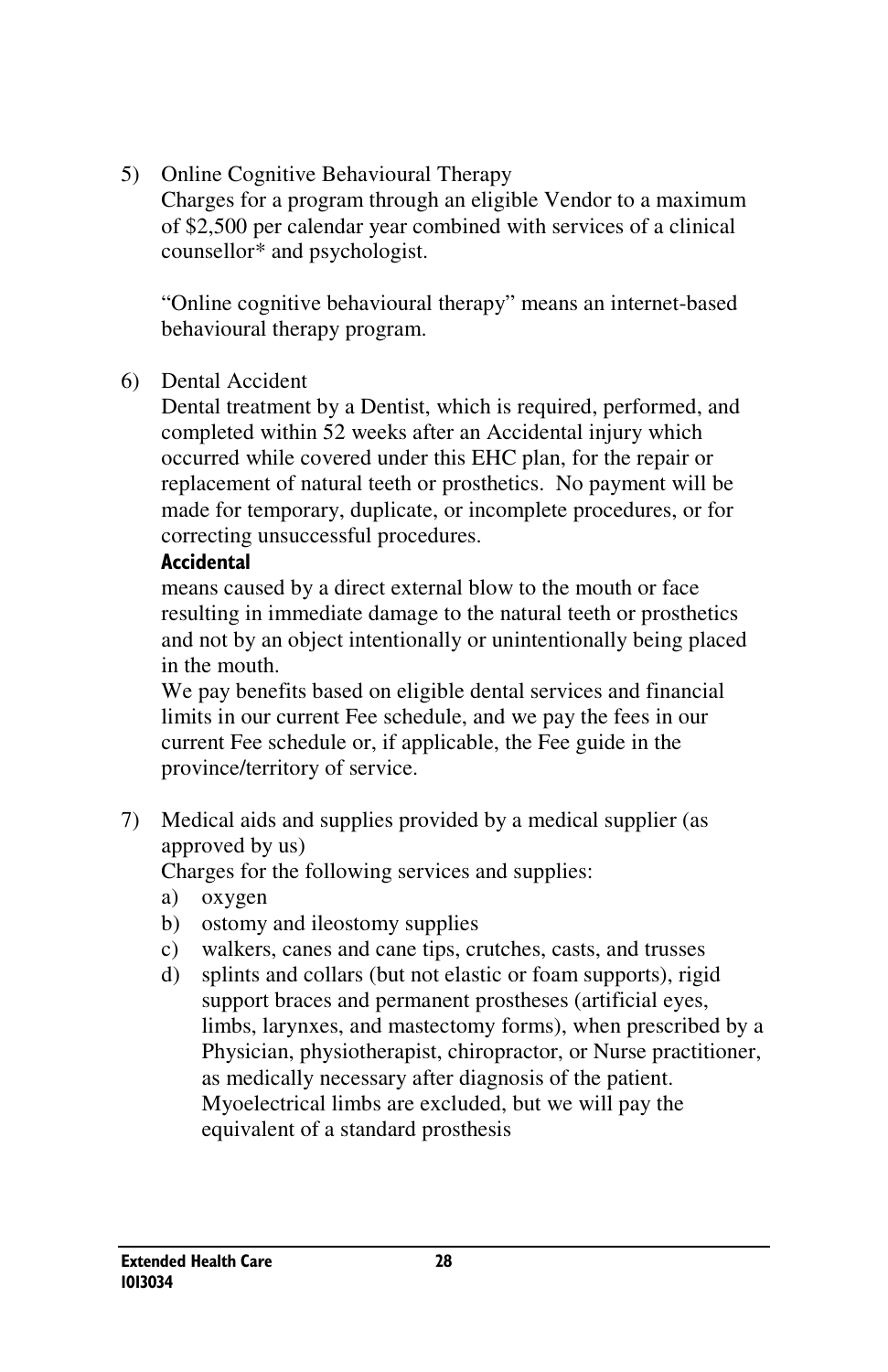- e) charges for the following items to the maximum amounts indicated per calendar year:
	- i) mastectomy brassieres .......................................... \$150
	- ii) stump socks .......................................................... \$200
- f) wigs and hairpieces required as a result of medical treatment, injury, alopecia areata, alopecia universalis or alopecia totalis to a lifetime maximum of \$500
- g) orthopaedic shoes and orthotics
	- i) when prescribed by a Physician, podiatrist, chiropractor, or Nurse practitioner, as medically necessary after diagnosis of the patient, custom made orthopaedic shoes (including repairs) and modifications to stock item footwear. A custom made orthopaedic shoe is one fabricated from raw materials and specifically designed for the patient, based on a three-dimensional volumetric model of the patient's foot and lower leg, and
	- ii) when prescribed by a Physician, podiatrist, chiropractor, physiotherapist, or Nurse practitioner, as medically necessary after diagnosis (including an in person biomechanical assessment) of the patient, custom made orthotics. A custom made orthotic is one fabricated from raw materials using a three-dimensional volumetric model of the patient's feet

to a combined maximum in a calendar year of \$400 for adult and \$200 for a Dependent child.

- h) hearing aids and repairs for Dependent children only, to a maximum of \$400 in a 5 calendar year period. Batteries, recharging devices, and other such accessories are not covered. Replacement will be covered only when the hearing aid cannot be repaired satisfactorily.
- 8) Standard durable medical equipment
	- a) Preauthorization is required from us for expenses in excess of \$5,000
	- b) Charges for standard durable medical equipment when rented from a medical supplier. If unavailable on a rental basis, or required for a long-term disability, purchase of these items from a Provider may be considered.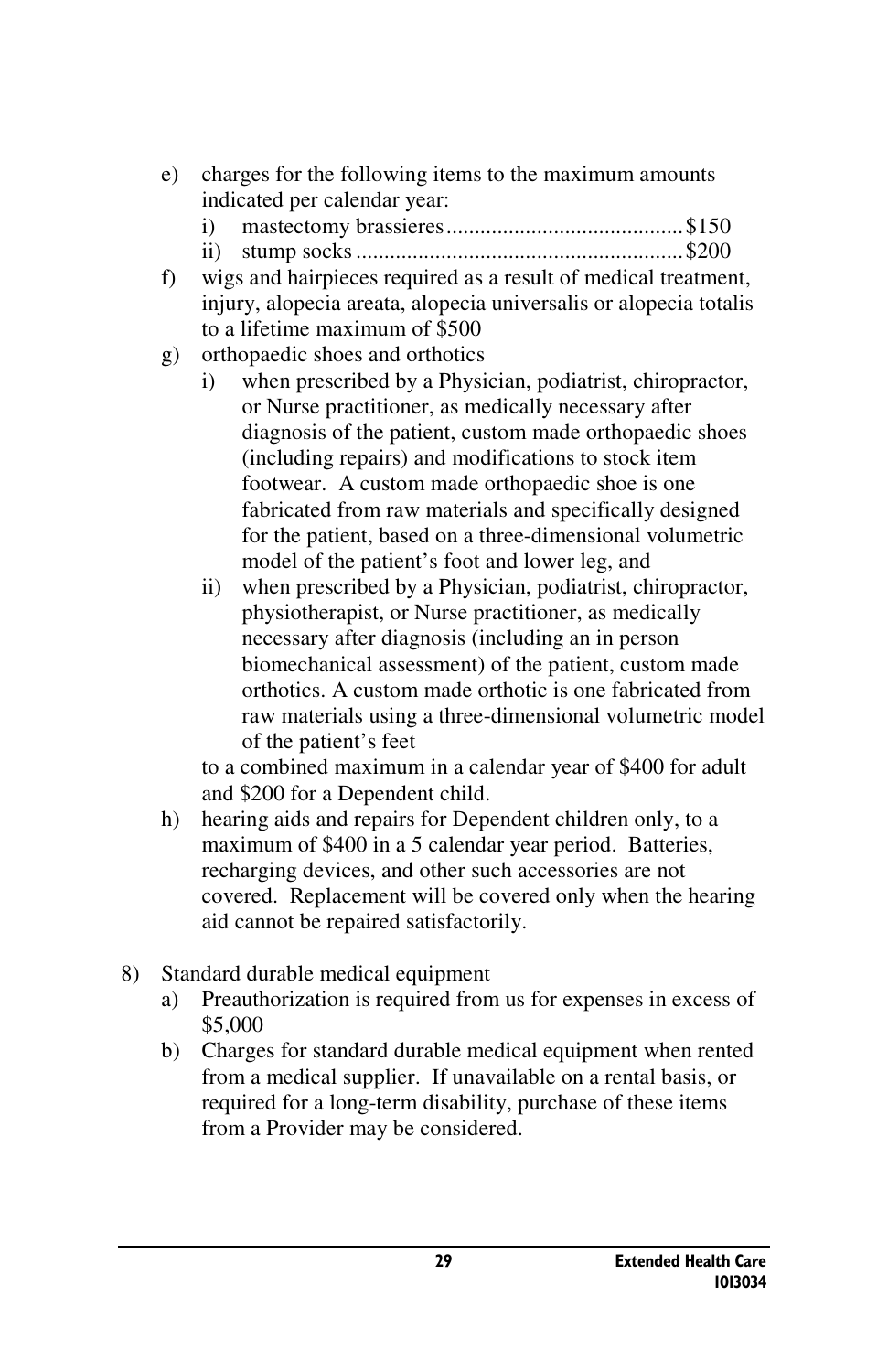- c) Repairs to purchased items. We will replace the item when it can no longer be made functional. We may request trade-in or return of replaced equipment.
- d) Reimbursement on rental equipment will be made monthly and will in no case exceed the total purchase price of similar equipment.
- e) Standard durable equipment includes:
	- i) manual wheelchairs, manual type hospital beds, and necessary accessories – electric wheelchairs and hospital beds will be covered only when the patient is incapable of operating the manual equivalent, otherwise we will pay the manual equivalent
	- ii) medical heart monitors and cardiac screeners
	- iii) continuous glucose monitors and supplies and blood glucose monitors
	- iv) speech processors and headsets when prescribed for profound deafness subject to a 5 calendar year period
	- v) bi-osteogen systems and growth guidance systems (when recommended by an orthopaedic surgeon)
	- vi) breathing machines and appliances including respirators, compressors, percussors, suction pumps, oxygen cylinders, masks, and regulators
	- vii) insulin infusion pumps for diabetics when basic methods are not feasible.
- 9) Dietary Control Programs

Charges for exercise and/or dietary control programs for a diagnosed cardiac patient to a calendar year maximum of \$600.

# Out-of-Province/Territory Non-Emergency Eligible Expenses

We will reimburse you (and your Dependents) for non-emergency Eligible expenses incurred while travelling outside your province/territory of residence subject to the Deductible, inprovince/territory reimbursement percentage, and maximums. We will not reimburse any expenses payable or provided under a Government plan.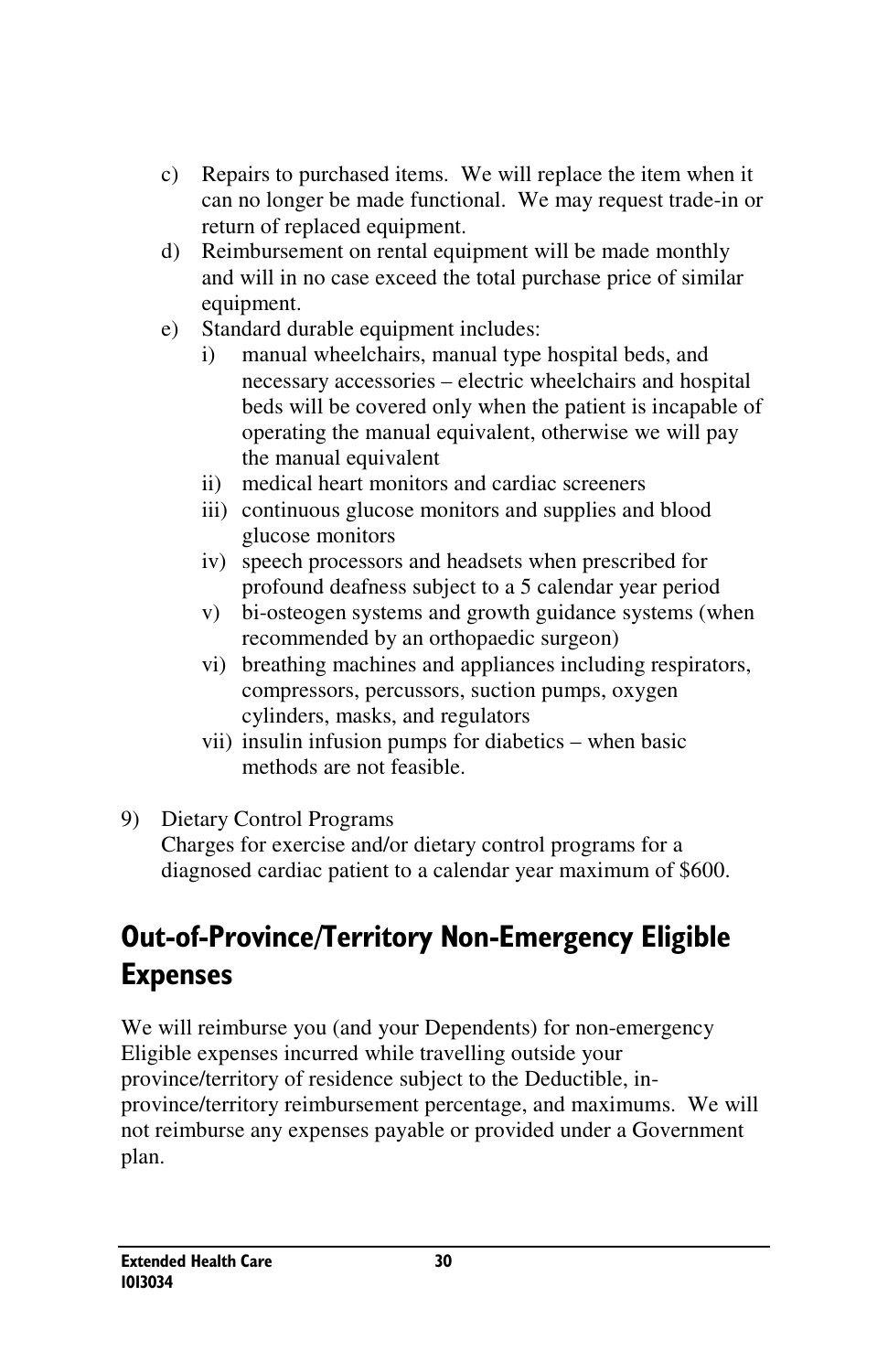### Out-of-Province/Territory Emergency Eligible Expenses

While travelling outside your province/territory of residence, benefits are payable for the following Eligible expenses incurred IN AN EMERGENCY ONLY and when ordered by the attending Physician. Non-emergency continuing care, testing, treatment, and surgery, and amounts covered by any Government plan and/or any other Provider of health coverage are not eligible.

- 1) Local ambulance services when immediate transportation is required to the nearest Hospital equipped to provide the treatment essential to the patient.
- 2) The Hospital room charge and charges for services and supplies when confined as a patient or treated in a Hospital, to a maximum of 90 days.

If reasonably possible, we should be notified within 5 days of the patient's admission to Hospital. When the patient's condition has stabilized, we have the right, with the approval of the attending Physician, to move the patient by licensed ambulance service to the Hospital nearest the patient's home which is equipped and has space available to provide further medical treatment. Where transportation would endanger the patient's health, the 90 day limit may be extended with our expressed written consent.

- 3) Services of a Physician and laboratory and x-ray services.
- 4) Prescription drugs in sufficient quantity to alleviate an acute medical condition.
- 5) Other emergency services and/or supplies, if we would have covered them inside your province/territory of residence.

### Emergency Travel Assistance

In emergencies which occur while you (and your Dependents) are travelling, medi-assist will coordinate the following services:

- 1) locate the nearest appropriate medical care
- 2) obtain consultative and advisory services and supervision of medical care by qualified licensed Physicians
- 3) investigate, arrange and coordinate medical evacuations and related transportation needs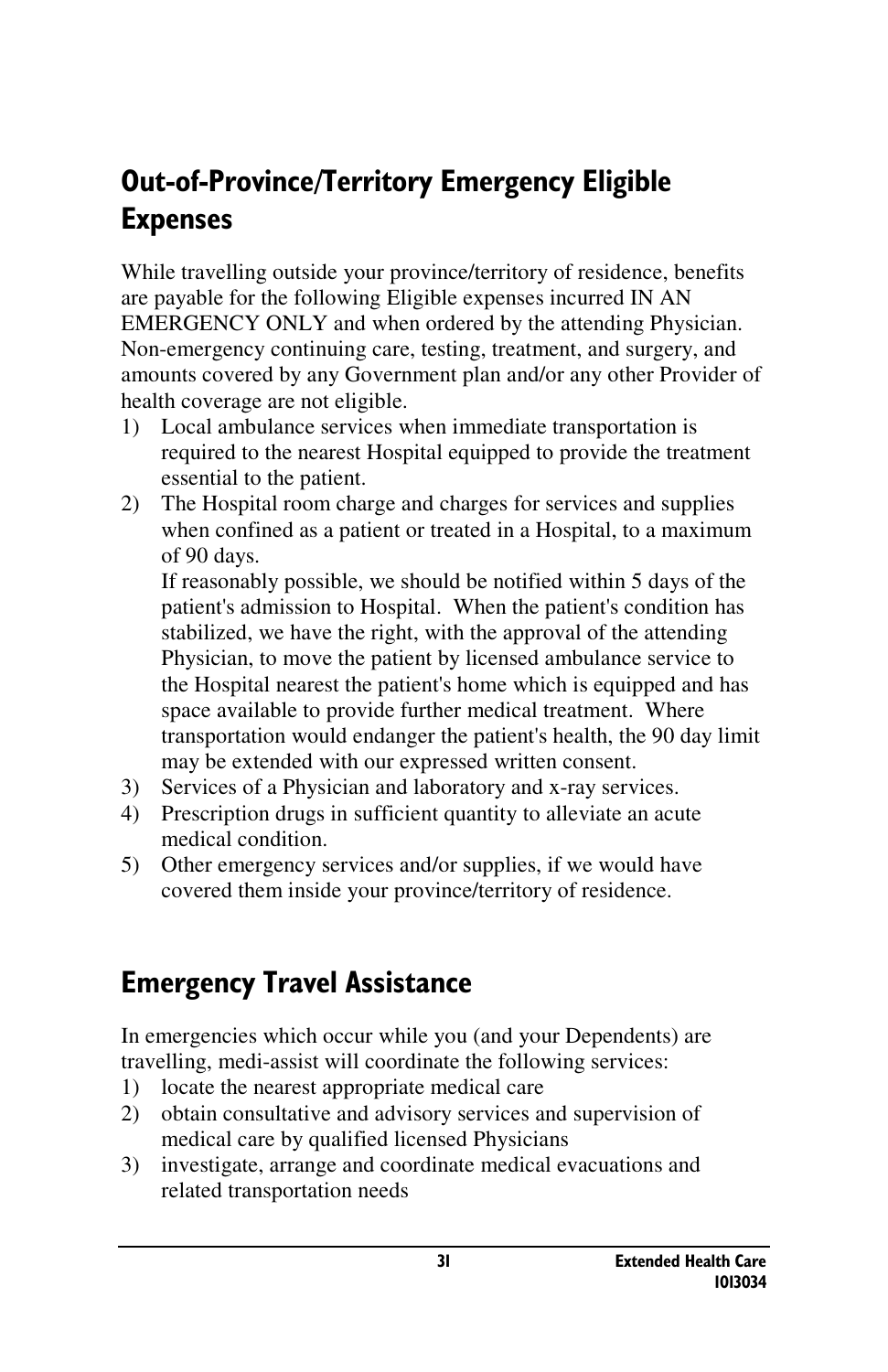- 4) arrange and coordinate the repatriation of remains
- 5) replace lost or stolen passports, locate qualified legal assistance and local interpreters, and other incidental aid you and/or your Dependent may require when in distress.

Your Pacific Blue Cross worldwide emergency medi-assist card provides instant information on how to contact medi-assist. Call the nearest medi-assist emergency access number listed on your card. If necessary, call collect or contact the local telephone operator for help in placing your call to medi-assist. Have your Pacific Blue Cross Policy, ID, and provincial health care numbers ready for personal identification.

# **Exclusions**

The following are not included as Eligible expenses under your EHC plan:

- 1) except as specifically included in this booklet: dentures or dental treatments, hearing aids, eyeglasses, contact lenses, surgical lens implants, or examinations for the prescription or fitting of any of these, x-rays, Hospital coinsurance, support stockings, orthotics, arch supports, continuous glucose monitors and supplies, transportation charges incurred for elective treatment and/or diagnostic procedures or for health examinations of any kind, and professional services of Physicians, Dentists, or Nurse practitioners, or any person who renders a professional health service in the patient's province/territory of residence
- 2) except as specifically included in this booklet, we pay no drug expenses for:
	- a) food replacements, food supplements, and infant foods
	- b) administrative charges for injectable medications or infusions
	- c) drugs, related preparations, treatments, and services administered during treatment in an emergency room of a Hospital, or as an in-patient in a Hospital, or as an out-patient in a Hospital
	- d) drugs, related preparations, treatments, and services administered in a government-funded clinic or treatment facility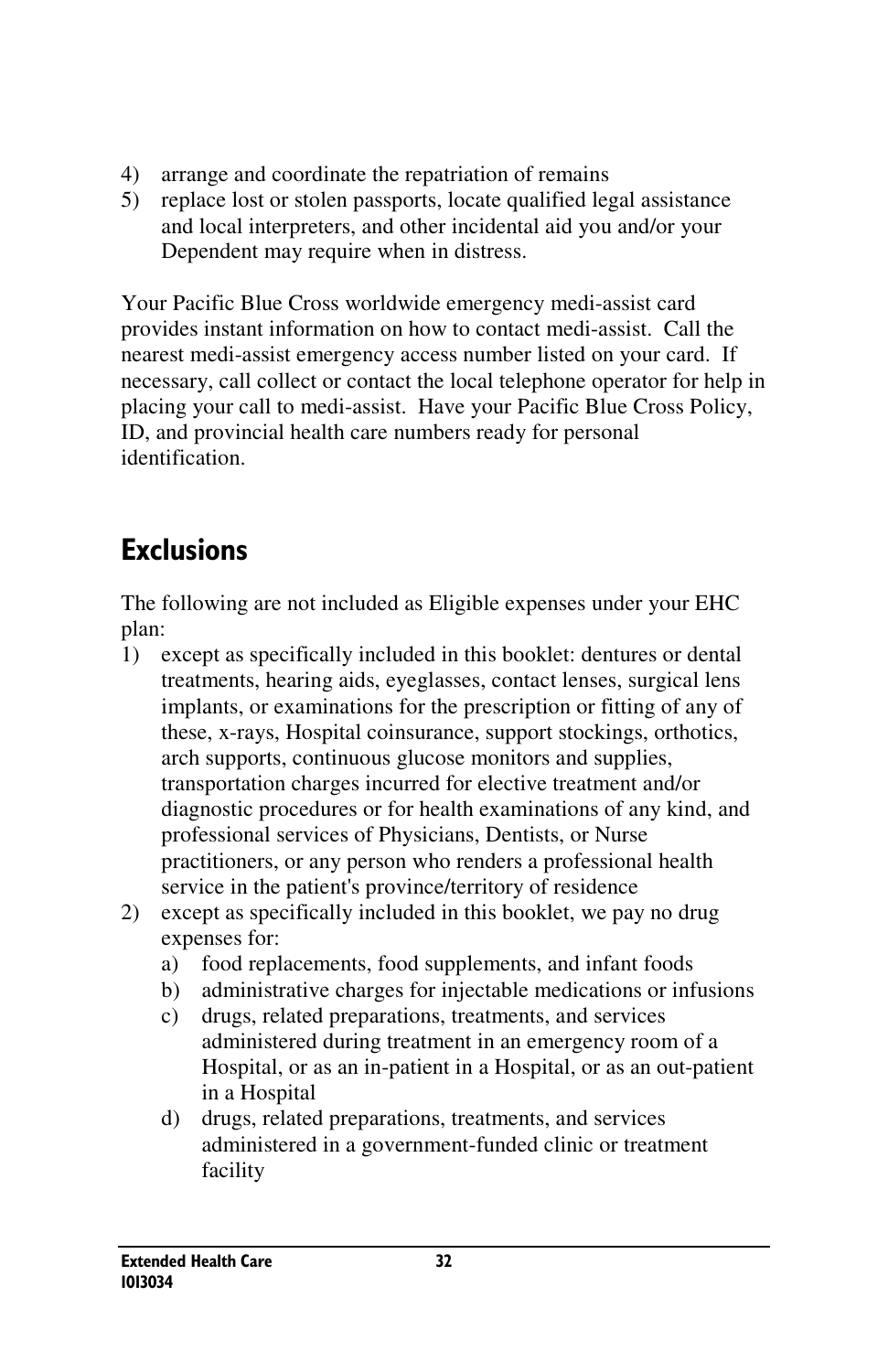- e) general anaesthetic, drugs not approved for sale and distribution in Canada, or medications available without a prescription, or any drug included as a benefit unless approved by our Benefit review process
- f) any expenses identified as exclusions under the Extended Health Care Benefit
- 3) personal comfort items, items purchased for athletic use, air humidifiers and purifiers, services of Victorian Order of Nurses or graduate or licensed practical nurses, services of religious or spiritual healers, occupational therapy, services and supplies for cosmetic, or Experimental purposes, public ward accommodation, rest cures, and medical laboratory tests
- 4) except as specifically included in this booklet: charges for completion of forms or written reports, communication costs, delivery and mailing or handling charges, interest or late payment charges, non-sharable or capital costs levied by local Hospitals, or charges for translating documents into English
- 5) any payment to a pharmacy, a Practitioner, Physician, Dentist, or Nurse practitioner (demanded or received by balanced billing, extra billing or extra charging) which represents an amount in excess of the schedule of costs prescribed by the Government plan
- 6) that portion of a claim normally covered by the Government plan which has been refused on the basis that the claim was not submitted within the Government plan's time limits
- 7) expenses incurred, outside your province/territory of residence, due to elective treatment and/or diagnostic procedures, or complications related to such treatment
- 8) expenses incurred, outside your province/territory of residence, due to therapeutic abortion, childbirth, or complications of pregnancy occurring within 2 months of the expected delivery date
- 9) charges incurred outside your province/territory of residence for continuous or routine medical care normally covered by the Government plan in your province/territory of residence
- 10) expenses of a Dependent hospitalized at the time of enrolment
- 11) services performed by a Pharmacist, Physician, Dentist, or Nurse practitioner, who is related to or residing with you or your Spouse
- 12) services, medical supplies or equipment rendered by a Provider or Practitioner not approved by Pacific Blue Cross
- 13) fees for ambulance services when an ambulance is called but not used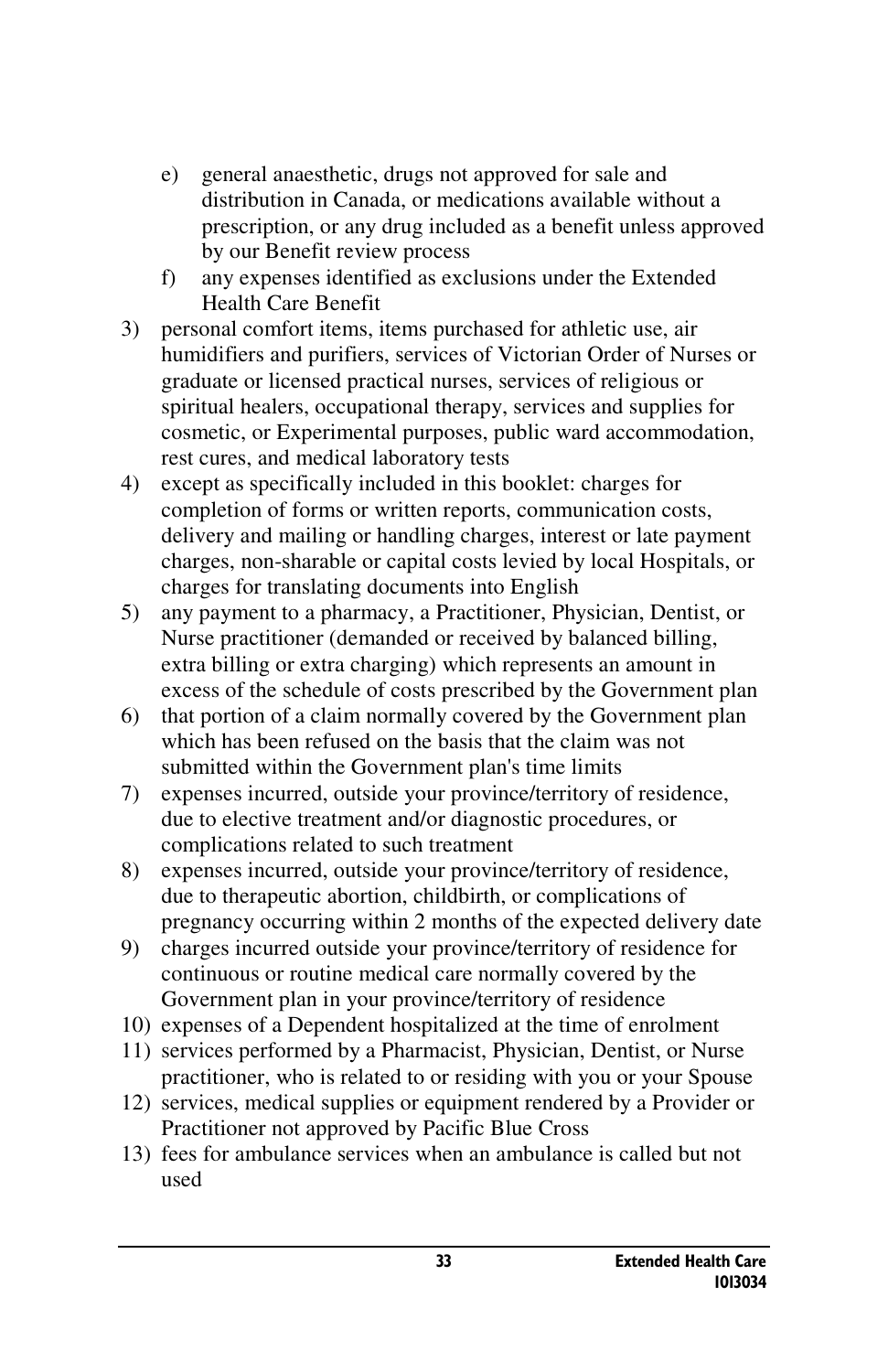- 14) ambulance charges for work related illness or injury assessed by the Workers' Compensation Board to be your employer's responsibility
- 15) retroactive coverage and payment of any expense, including drugs that receive special authorization from provincial/territorial plans
- 16) any other item not specifically included as a benefit
- 17) legal cannabis, in any form, as defined by Health Canada unless a DIN is assigned to it.

# Claims

#### Electronic Claims

- 1) When submitting an electronic claim you must:
	- a) complete the claim form online and submit it electronically to us
	- b) keep original receipts and documentation to support the claim for 12 months from the date you submit the claim to us
	- c) if the claim is selected for review by us, you must submit the original receipts and supporting documentation electronically or by mail to us within 21 calendar days. If we do not receive this information within this time, your claim will be refused and your ability to submit electronic claims will be removed.
- 2) We reserve the right to remove your ability to submit electronic claims if you provide false, incomplete or misleading claims information. In such circumstances you will have to submit paper claims with supporting receipts and documentation.
- 3) You must provide explanation or proof to support the claim or any other information we consider necessary.
- 4) We must receive an electronic claim by December  $31<sup>st</sup>$  of the calendar year following the year in which the expense was incurred. If your electronic claim is selected for review by us, we will accept the original receipts and supporting documentation after the December  $31<sup>st</sup>$  deadline, but within 21 calendar days (see 1c) above) from the date of electronic submission.
- 5) Payment of the claim will be directed to you, unless we agree to your request to assign payment directly to a third party.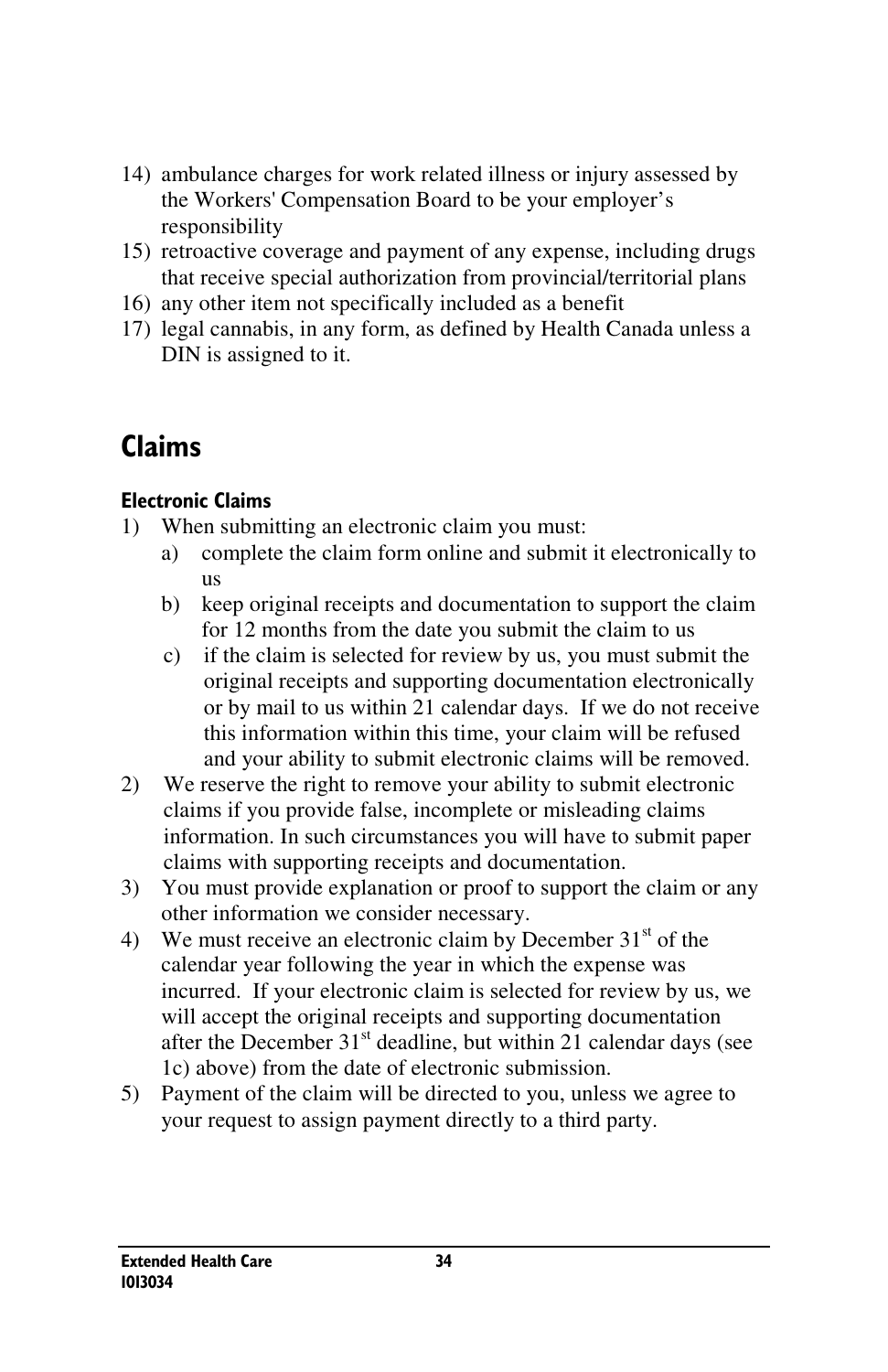#### Pay Direct

Provided your pharmacy is connected to our electronic processing system, we will pay them directly for prescription drugs and testing supplies for diabetics covered under your EHC plan. Simply show the Pharmacist your EHC ID card.

The Pharmacist will charge you only for amounts not covered by us. If you or the pharmacy do not have access to this system, or for other types of expenses, please follow the instructions below.

#### Paper Claims

- 1) Because we do not return receipts after the claim is processed, we suggest that you keep a photocopy of the receipts that you submit to us. We will send you a remittance statement for your records each time you submit a claim.
- 2) If you have Duplicate coverage, please review the *Coordination of Benefits* section under General Information. 2 separate claim forms (1 for the primary plan and 1 for the secondary plan) must be completed. The remittance statement from the first plan must be submitted to the second plan. Because claims information regarding the other plan is not retained on our files, be sure to provide information on the second plan on both claim forms. Incomplete claims will be returned for clarification.
- 3) Certain medical expenses are covered under the provincial/territorial plans. If you submit your claim to us before you submit your claim to the provincial/territorial plans, we will deduct what the provincial/territorial plans, would normally pay from your EHC claim. The balance of the EHC claim is then paid according to the plan design selected by your employer.
- 4) Accumulate receipts and when reasonable reimbursement is due, submit a claim as follows:
	- a) Obtain a claim form from your Plan Administrator or on our website at www.pac.bluecross.ca/member
	- b) Follow the instructions on the claim form. To avoid delay in claims payment, please include original receipts and all other requested information with your claim. (Photocopies of receipts are acceptable only when accompanied by a claims payment statement from another carrier).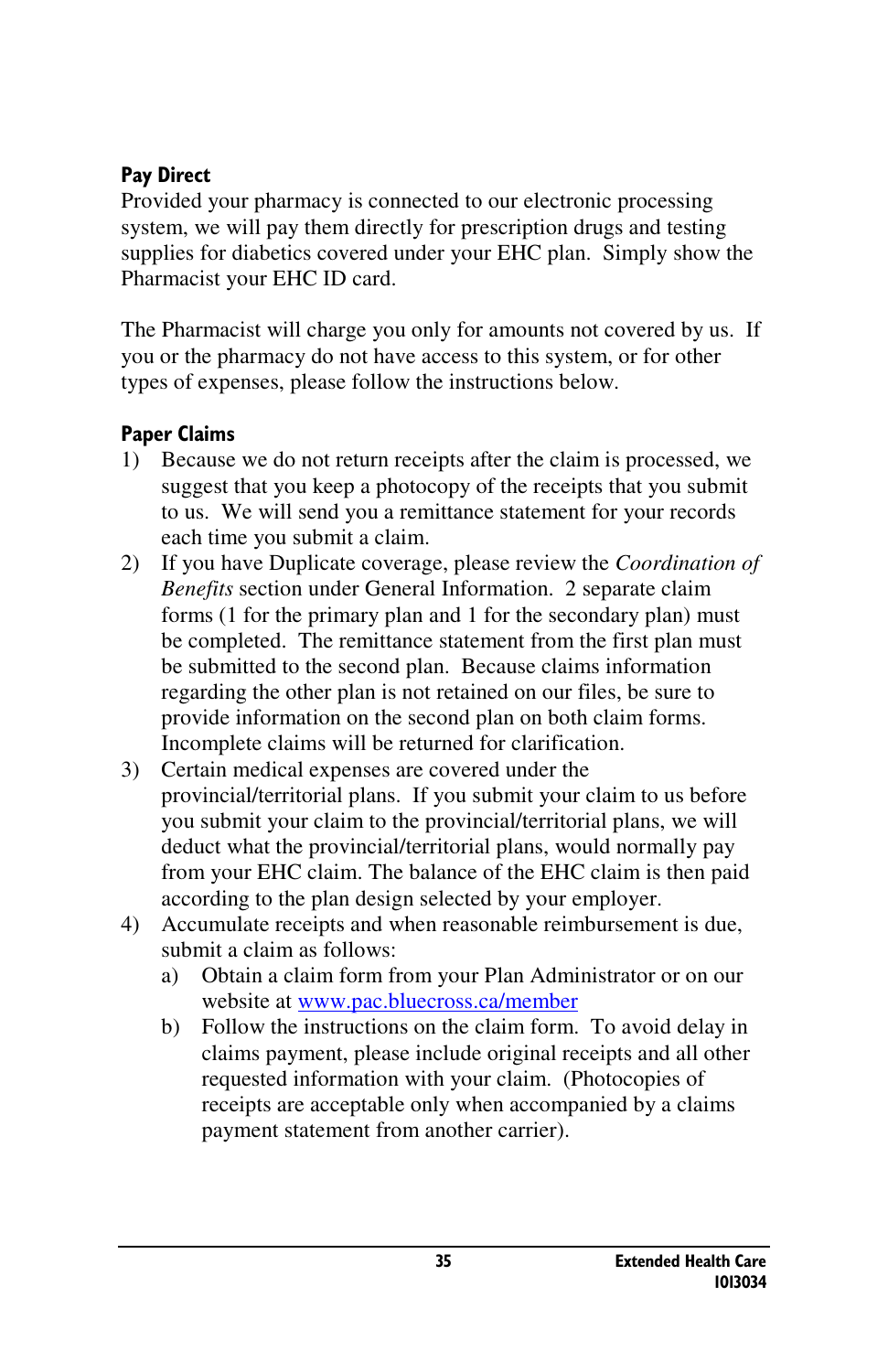- c) We suggest you submit claims within 90 days from the date the expense was incurred. However, we must receive your claim by **December 31st** of the calendar year following the year in which the expense being claimed was incurred. If not, your claim will not be paid under any circumstances. **Example:** We must receive your receipts for 2021 before December 31, 2022.
- d) We must receive the original claim form and original receipts. We will not accept a faxed or scanned claim form and/or receipts.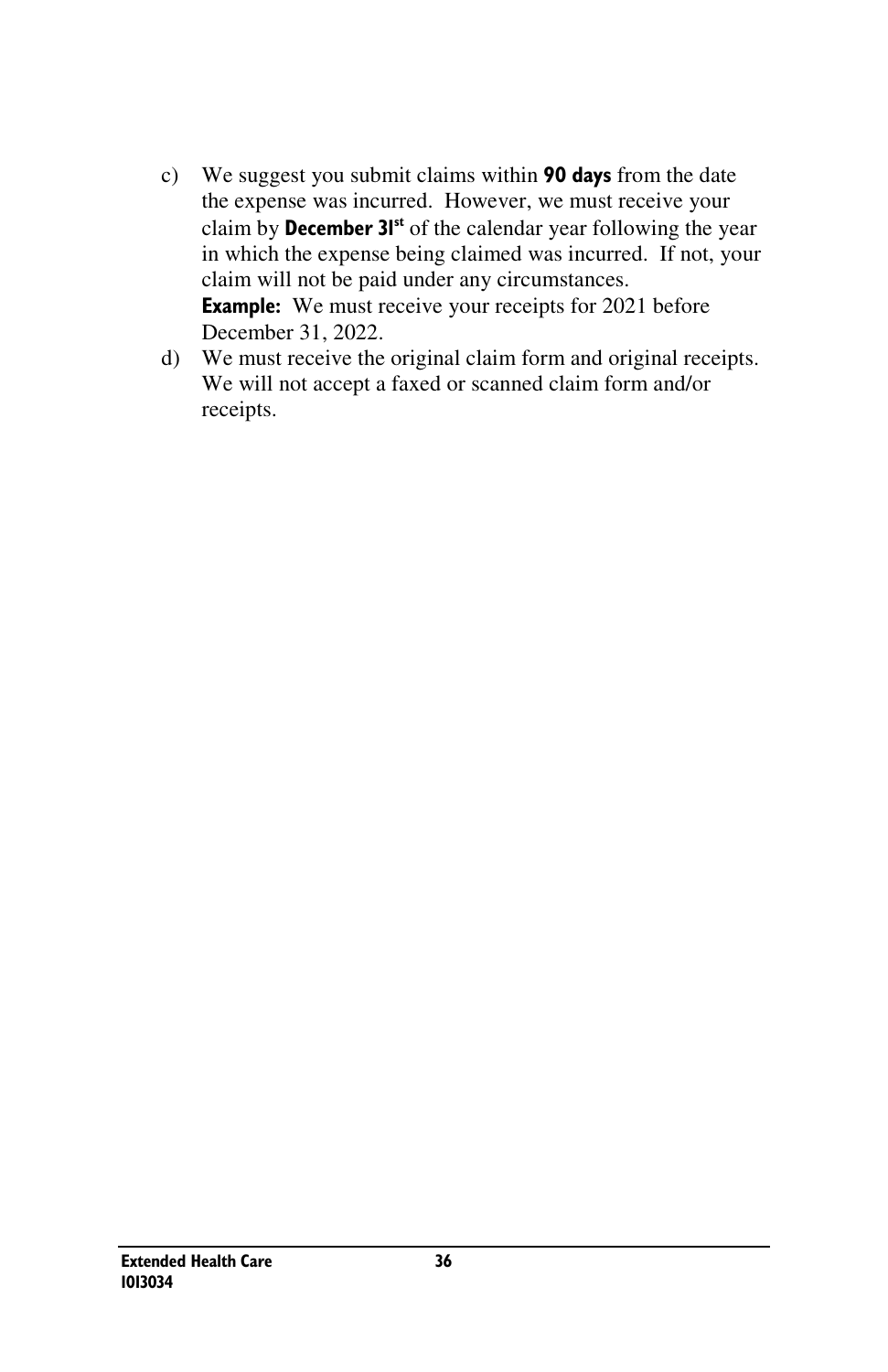### Group Term Life

### Payment of Benefit

If you die while insured, we will pay the amount of your group term life insurance to your beneficiary.

When you designate more than 1 person as beneficiary, we will assume the Benefit amount is to be divided equally, unless you specify otherwise. If your designated beneficiary is under age 18, you should appoint a trustee for this beneficiary and have a trust agreement drawn up and signed. This trustee will receive and give discharge for any Benefit amount which becomes payable while your beneficiary is a minor. If no beneficiary survives you, the Benefit amount will be paid to your estate.

### Living Benefit

#### Terminal condition

means an injury or sickness from which there is no reasonable prospect of recovery, as determined by us, and which is expected to result in your death within 12 months.

If you have a Terminal condition, we will pay you the living Benefit amount shown in the Schedule of Benefits. You or your legal representative must submit a written request for this benefit and include written consent from your beneficiary (release form) and written proof of your medical condition from your attending Physician.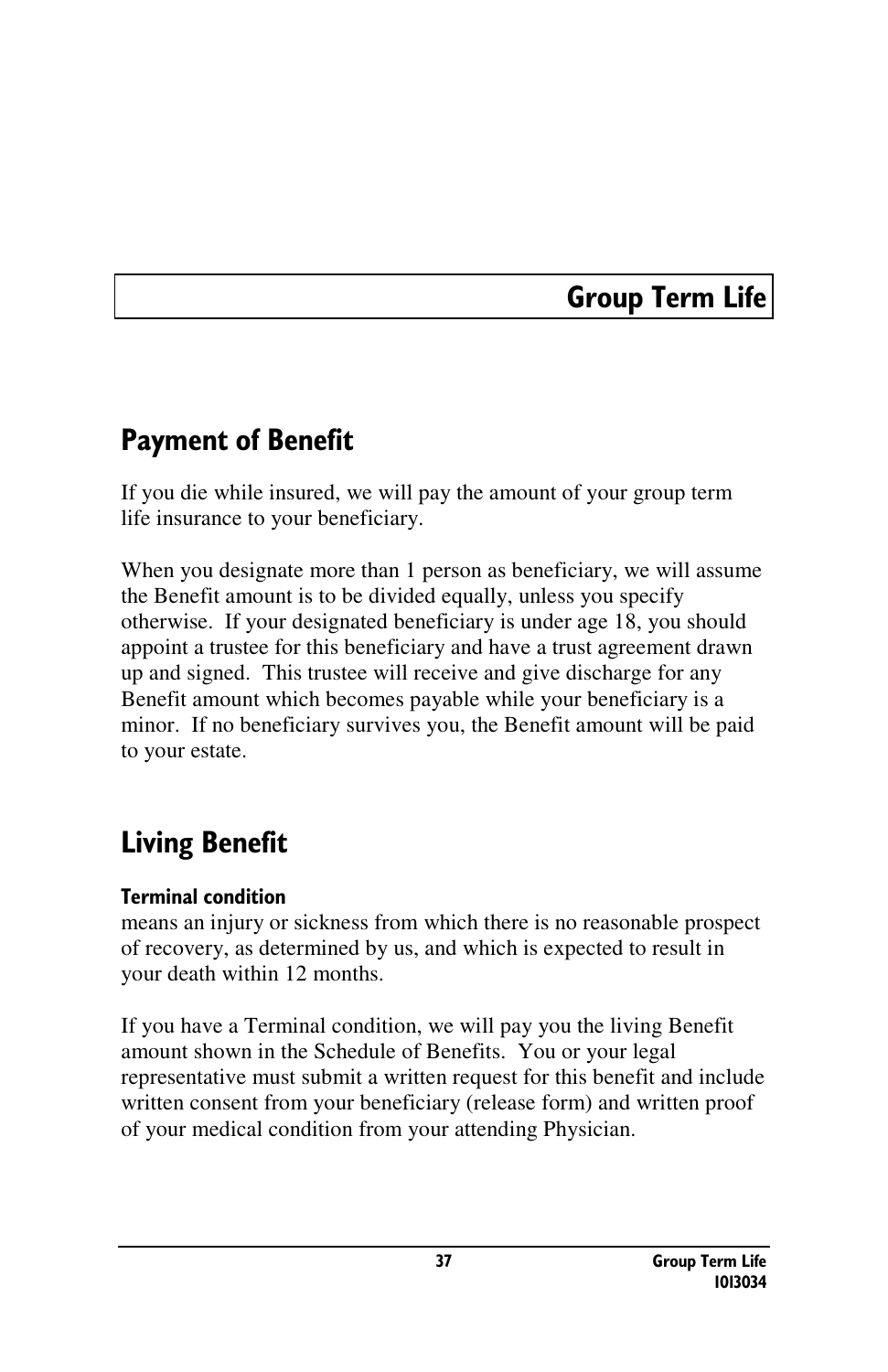This Benefit amount is payable once. The amount of your group term life insurance benefit or the amount of insurance you can convert outlined under the conversion option is reduced by the amount you receive under this benefit.

# Conversion Option

You will be eligible to convert your group life insurance coverage to a personal life insurance policy issued by Blue Cross Life Insurance Company of Canada without having to answer any health questions. To qualify, you must be under age 65, and we must receive your application within 31 days of the date your employment terminates. This option does not apply to schedule reductions, or termination of coverage that becomes effective at a specified age.

The maximum coverage you can purchase will be the lesser of:

- 1) \$200,000, or
- 2) the amount of group life insurance you had with us, or
- 3) the difference between the amount of group life insurance you had with us and the amount that is available through your new employer's group plan – provided you become insured within 31 days following the termination of your coverage under this policy.

You may purchase less than the maximum amount of life insurance you are entitled to convert. However, you cannot apply for an amount which is lower than that for which Blue Cross Life customarily issues a policy. You will have a choice of 2 policies:

- 1) a term life insurance policy for 1 year, or
- 2) a term life insurance policy to age 65.

Your premium will be based on the prevailing standard rate charged by Blue Cross Life on the date your personal policy is issued.

### Claims

In the event of your death, we must receive notice of your death within **30 days**, and a completed claim form along with any proof required, as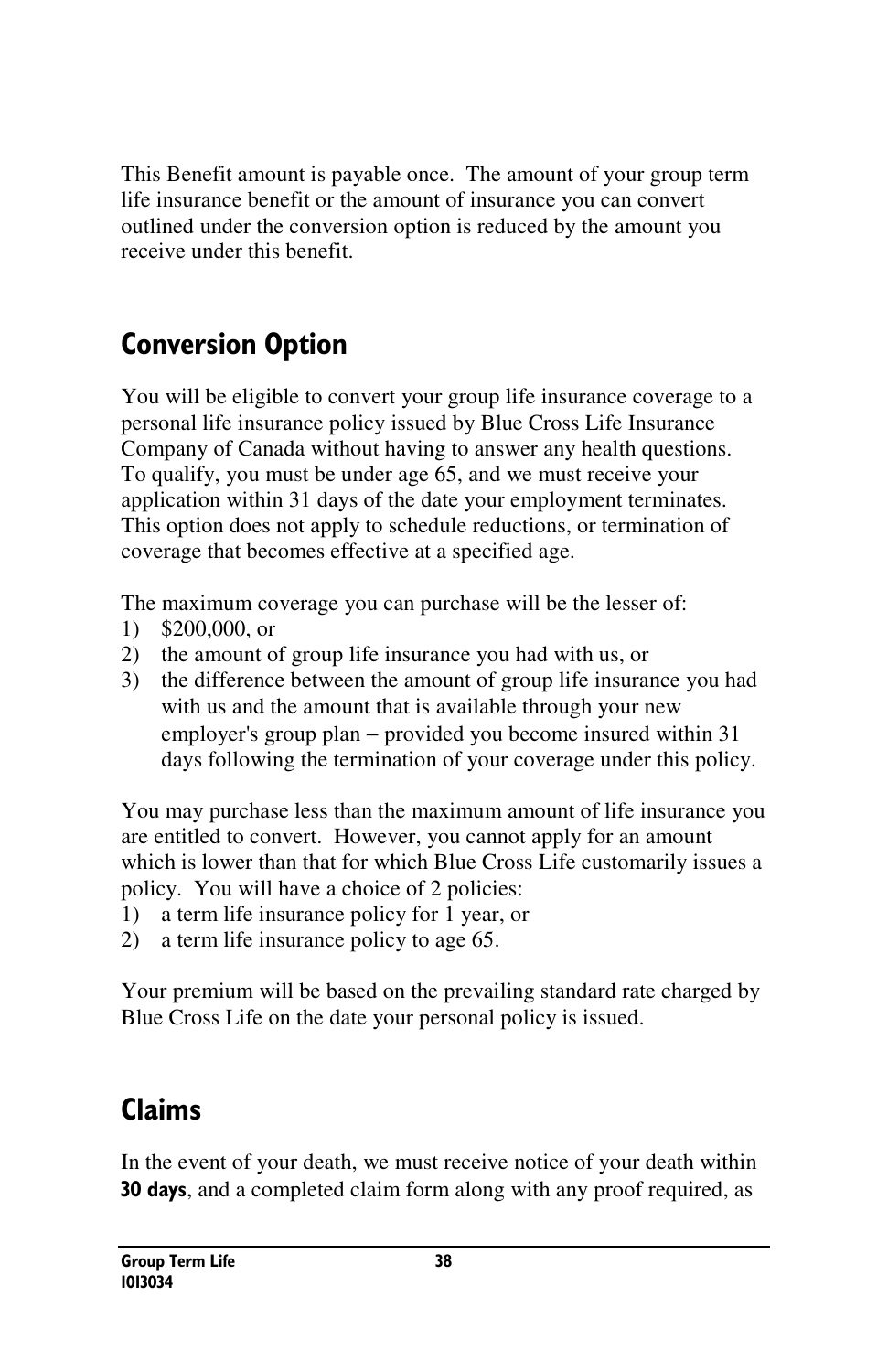requested by us, within 90 days. However, no payment will be made on any claim submitted later than 1 year from the date of death.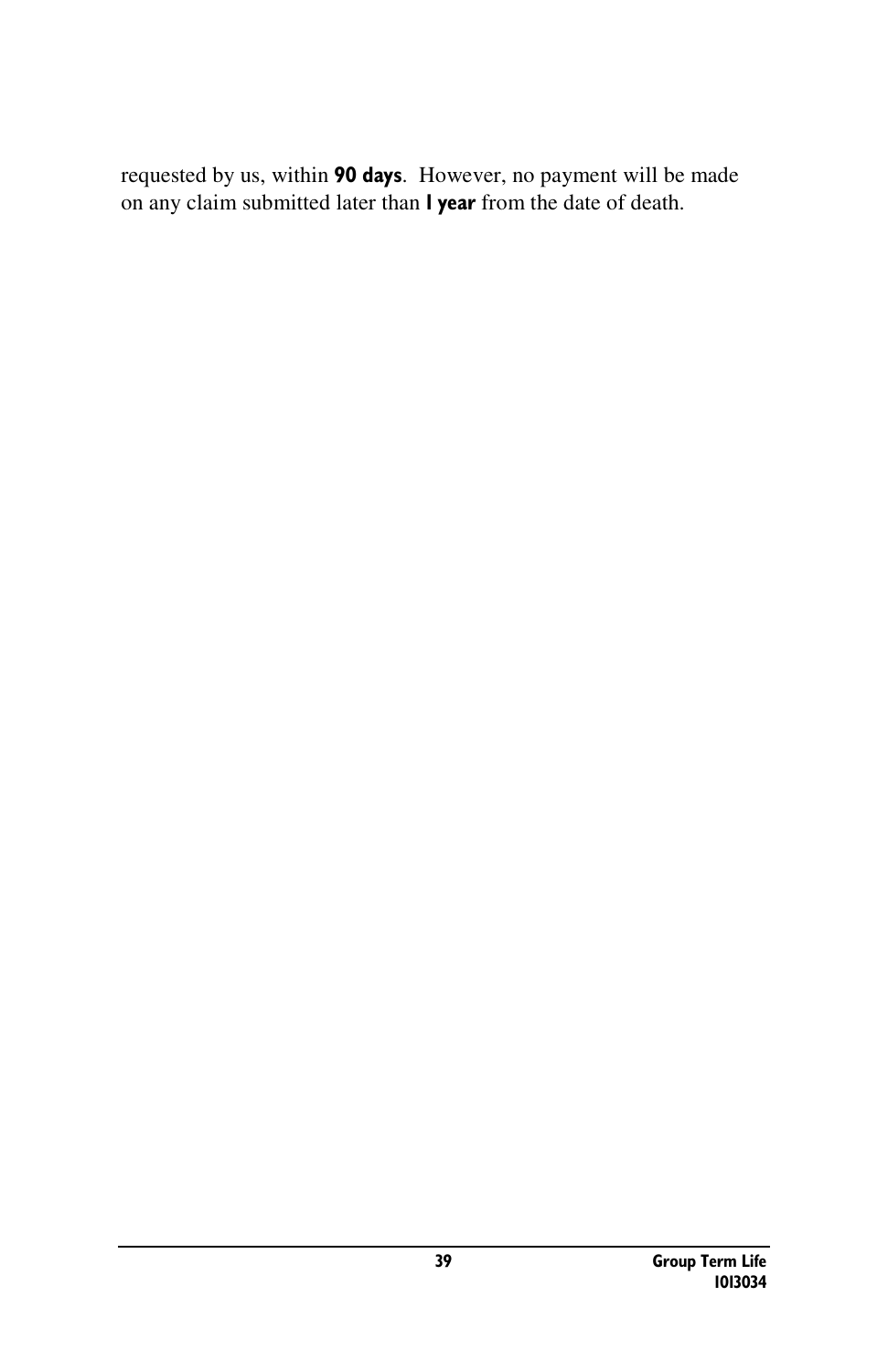### Spousal Life

### Payment

Because you must enrol your Spouse for the spousal life insurance benefit, when your Spouse dies, we will pay the Benefit amount to you.

### Exclusions

Spouses not residing in Canada or the USA or Spouses who are members of the armed forces in any country are not eligible for the spousal life insurance benefit.

### Claims

We must receive notice of the death within 30 days and a completed claim form along with any proof required as requested by us, within 90 days. However, no payment will be made on any claim submitted later than I year from the date of death.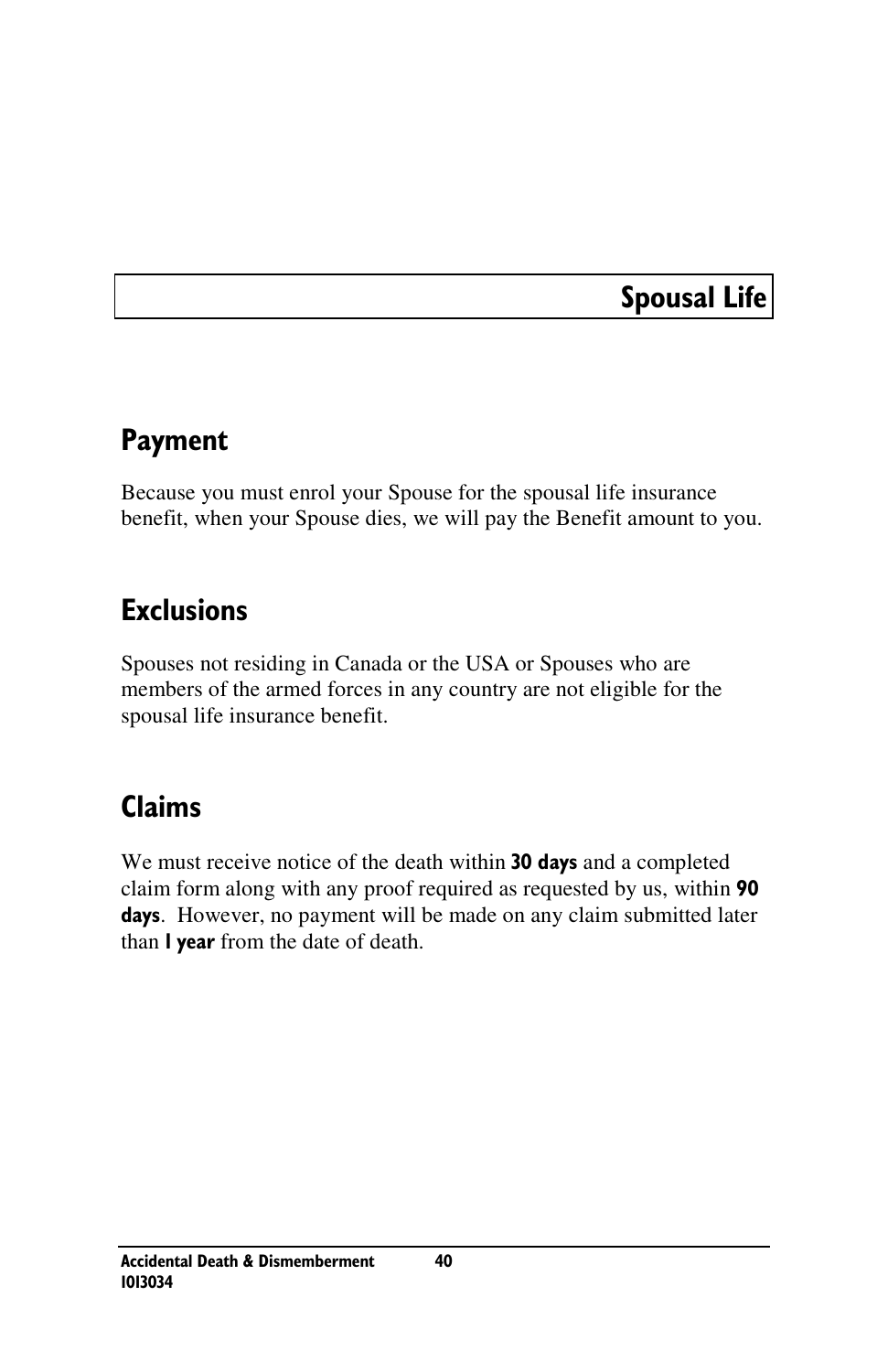### Accidental Death & Dismemberment

### Payment of Benefit

- 1) When death or loss occurs because of an accidental injury and within 365 days of the accident date, we will pay the Benefit amount in the absence of any Policy exclusions being found applicable:
	- a) to your beneficiary, for loss of life
	- b) to you, for any other loss.
- 2) Loss of use is covered, but only if such loss is permanent, total, and irrecoverable and has been continuous for 365 days from the date of the accident. In either of the following circumstances we will also consider your loss to be the result of injury:
	- a) when, due to an accident, you are unavoidably exposed to the elements and, as a result of this exposure and within 365 days of the date of the accident, you suffer a loss included in the table
	- b) when, due to the accidental wrecking, sinking, or disappearance of a conveyance in which you are riding, you disappear and your body is not found within 365 days, we will presume that you lost your life in the accident.
- 3) The Benefit amount will be paid according to the following table. Only 1 of the amounts, the largest specified, will be paid for all injuries resulting from any 1 accident. The principal sum (the amount for which you are insured) is shown in the Schedule of Benefits.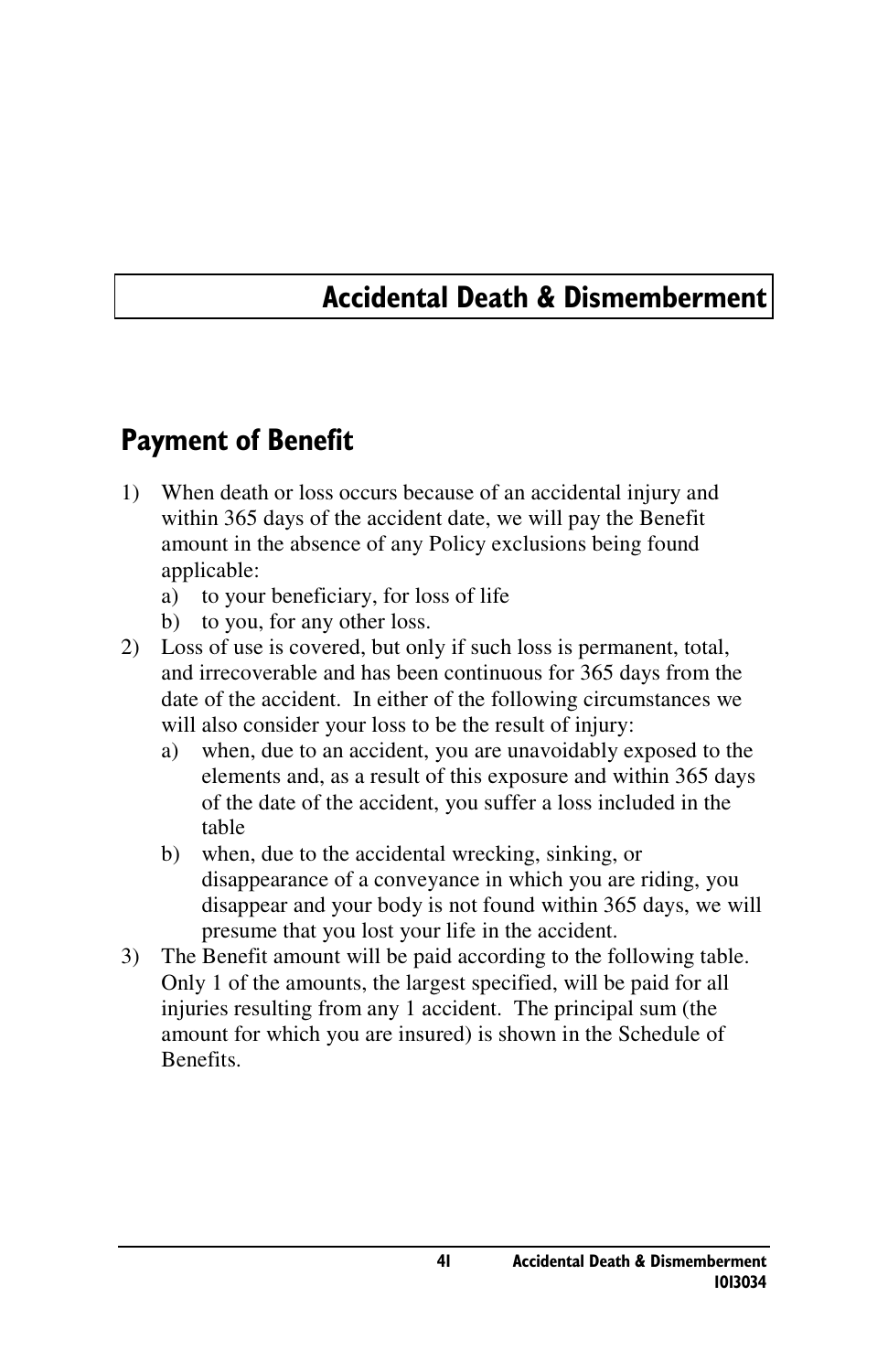| Table of Losses and Benefit Amounts<br>Loss (includes loss of use)              | Benefit as<br>portion of the<br>Principal Sum |
|---------------------------------------------------------------------------------|-----------------------------------------------|
| Life                                                                            | 100%                                          |
| <b>Both Hands or Feet</b>                                                       | 100%                                          |
|                                                                                 |                                               |
| Entire Sight of Both Eyes                                                       | 100%                                          |
| One Hand and One Foot                                                           | 100%                                          |
| One Hand and Entire Sight of One Eye                                            | 100%                                          |
| One Foot and Entire Sight of One Eye                                            | 100%                                          |
| Speech and Hearing                                                              | 100%                                          |
| One Arm or One Leg                                                              | 75%                                           |
| One Hand or One Foot                                                            | 66.6%                                         |
| Entire Sight of One Eye                                                         | 66.6%                                         |
| Speech or Hearing                                                               | 50%                                           |
| Thumb and Index Finger of the Same Hand                                         | 33.3%                                         |
| Four Fingers of the Same Hand                                                   | 33.3%                                         |
| Hearing in One Ear                                                              | 25%                                           |
| All Toes of the Same Foot                                                       | 25%                                           |
| Quadriplegia (complete paralysis of both<br>upper and lower limbs)              | 200%                                          |
| Paraplegia (complete paralysis of both lower<br>limbs)                          | 200%                                          |
| Hemiplegia (complete paralysis of upper and<br>lower limbs of one side of body) | 200%                                          |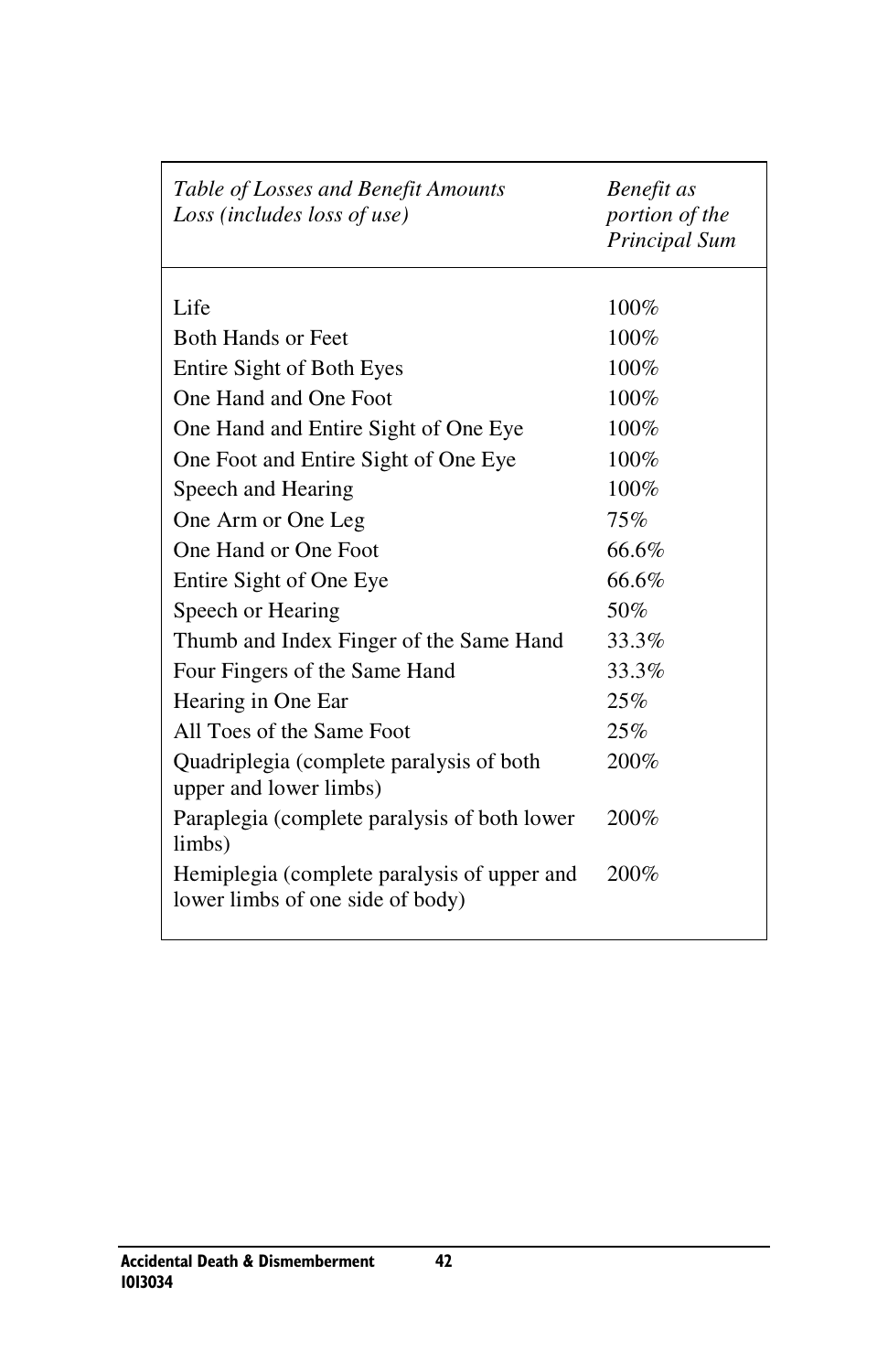### Repatriation Benefit

If you die due to an accident that occurs at least 150 kilometres from your normal place of residence, we will pay the actual expenses incurred (excluding the cost of a coffin) for:

- 1) preparing your remains for burial or cremation and the shipment of your body to the place of burial or cremation, or
- 2) the actual expense incurred (excluding the cost of a coffin) for burial or cremation at the place of death,
- to a maximum of \$10,000.

### Rehabilitation Benefit

If you suffer a covered loss which requires you to take special training to enable you to work in an occupation for which you were not qualified prior to the loss, we will pay the reasonable and necessary expenses incurred within 3 years of the date of the accident, to a maximum of \$10,000. Payment will not be made for travelling or clothing expenses or for room, board, and/or other ordinary living expenses.

### Occupational Training Benefit for the Spouse

If you die due to an accident which requires your Spouse to take a formal training program to enable them to gain active employment in any occupation in which they would not otherwise be qualified, we will pay the reasonable and necessary expenses incurred for such training within 3 years of the date of your death, to a maximum of \$10,000. Payment will not be made for travelling or clothing expenses or for room, board, and/or other ordinary living expenses.

### Education Benefit

If you die due to an accident, we will pay an education benefit for each Dependent child who enrols full-time in a recognized post secondary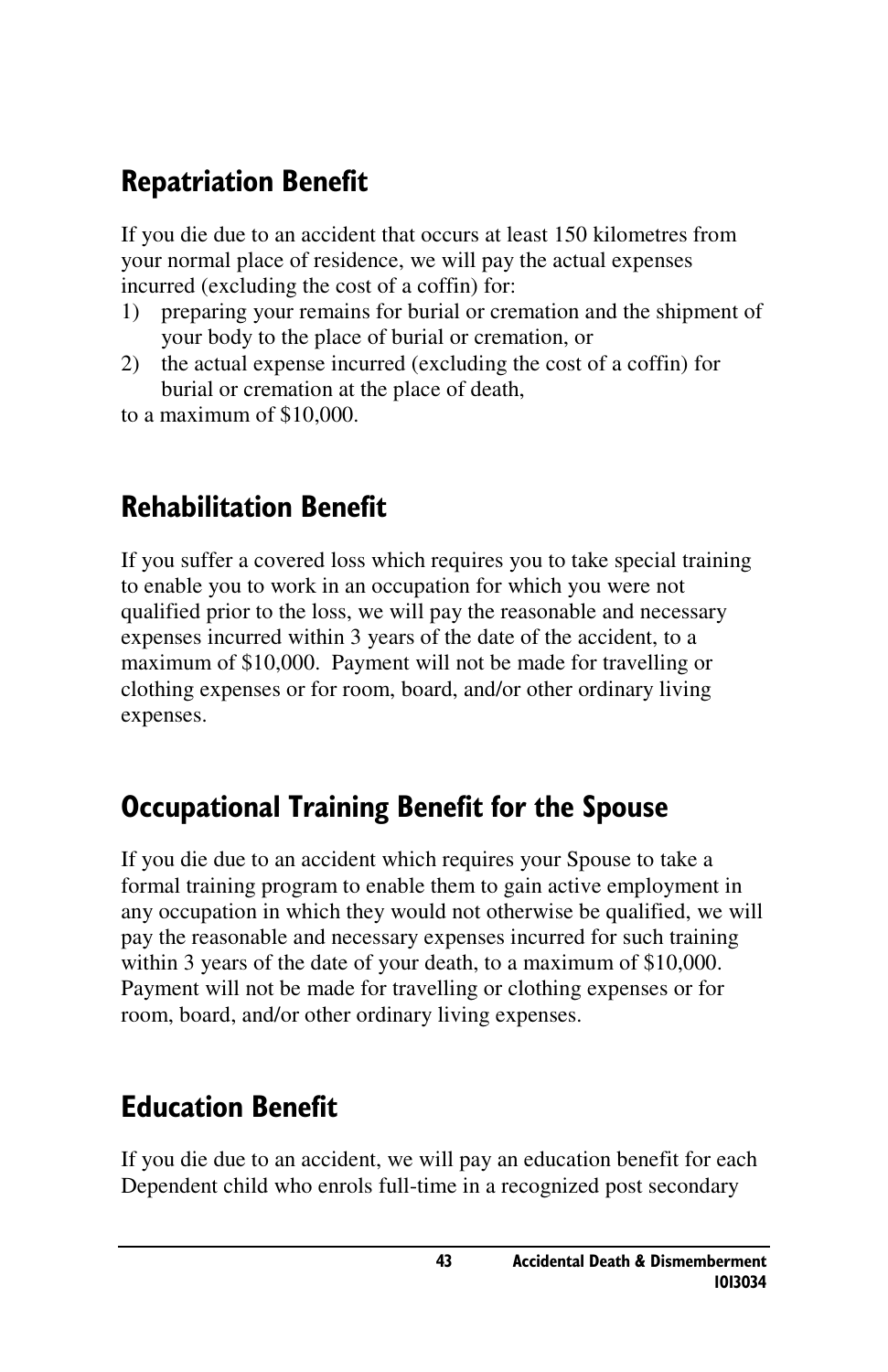institution within 365 days of your death. We will pay the necessary and reasonable expenses actually incurred, subject to the lesser of 5% of the principal sum or \$5,000 for each year your child continues their education on a full-time basis, for a maximum of 5 years or until the age of 26, whichever occurs first.

To be eligible for this benefit, your unmarried child (including any stepchild, legally adopted child, or legal ward, but not a foster child) must be financially dependent on you or your Spouse at the time of your death. Payment will not be made for travelling or clothing expenses or for room, board, and/or other ordinary living expenses.

### Family Travel Benefit

If you suffer a covered loss and are confined as an inpatient in a Hospital, or if you suffer from any illness or injury resulting in Hospital confinement for at least 4 days, and the confinement occurs more than 150 kilometres from your normal place of residence, we will pay the reasonable and necessary travelling expenses of 1 or more family members to visit you. The maximum benefit for all family members is \$3,000 for return transportation and commercial accommodation costs combined. If personal transportation is used instead of public transportation, a rate of \$0.20 per kilometre will apply.

### **Exclusions**

No payment will be made for any loss that results from or is caused directly or indirectly, wholly or in part by any of the following:

- 1) suicide or any other self-inflicted injury whether intentional or unintentional
- 2) participation in an assault or criminal offense, or an act incident thereto
- 3) civil commotion, insurrection, any act of war (whether declared or not) or hostilities between nations, or service in the military forces of any nation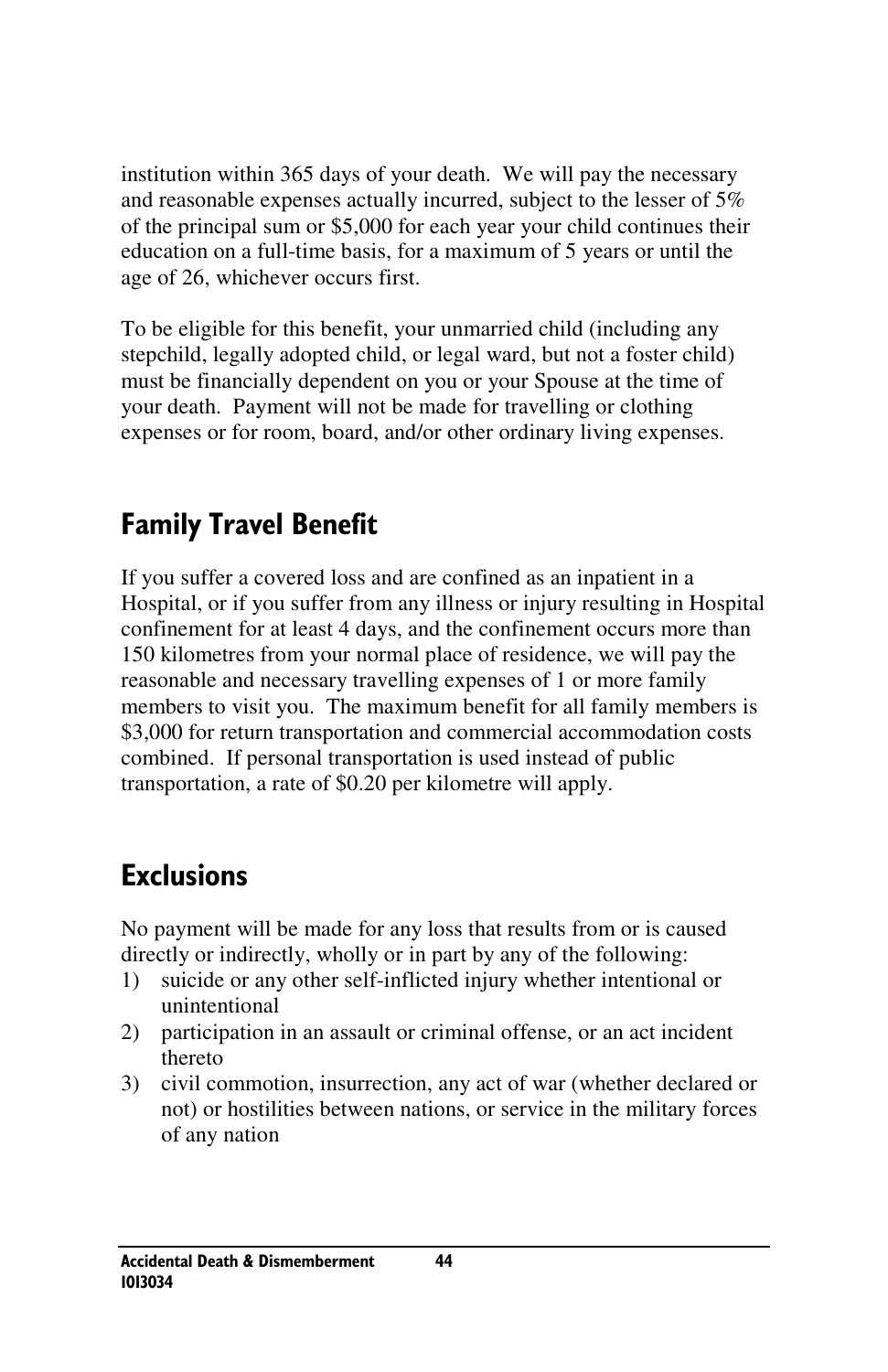- 4) travel or flight in or descent from any kind of aircraft as a member of the aircraft crew or having duties relating to the operation, maintenance, or control of the aircraft
- 5) riding as a passenger, pilot, operator, or member of the crew, in or on, boarding or alighting from or being struck by or making a forced landing with or from any aircraft owned, operated, or leased by the Policyholder
- 6) self-inflicted injury, whether intentional or unintentional, sustained while under the influence of any addictive or intoxicating substances unless as administered on the advice of a Physician
- 7) any disease or sickness either mental or physical, or medical procedure.

### Claims

In the event of any loss for which this benefit is payable, we must receive notice within 30 days of the date of loss, and a completed claim form along with any required proof as requested by us, within 90 days. However, no payment will be made on any claim submitted later than 1 year from the date of accident.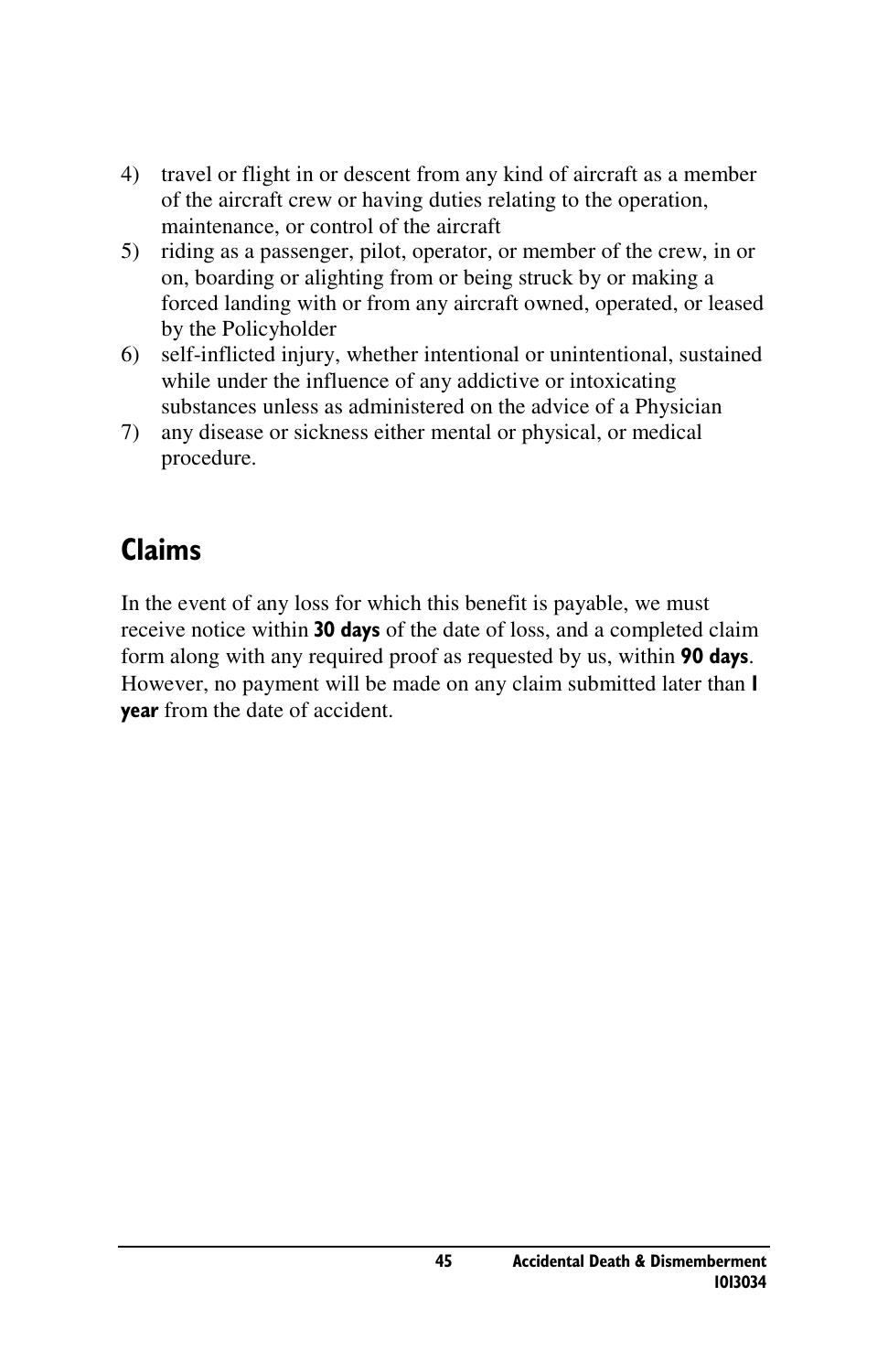# Notes